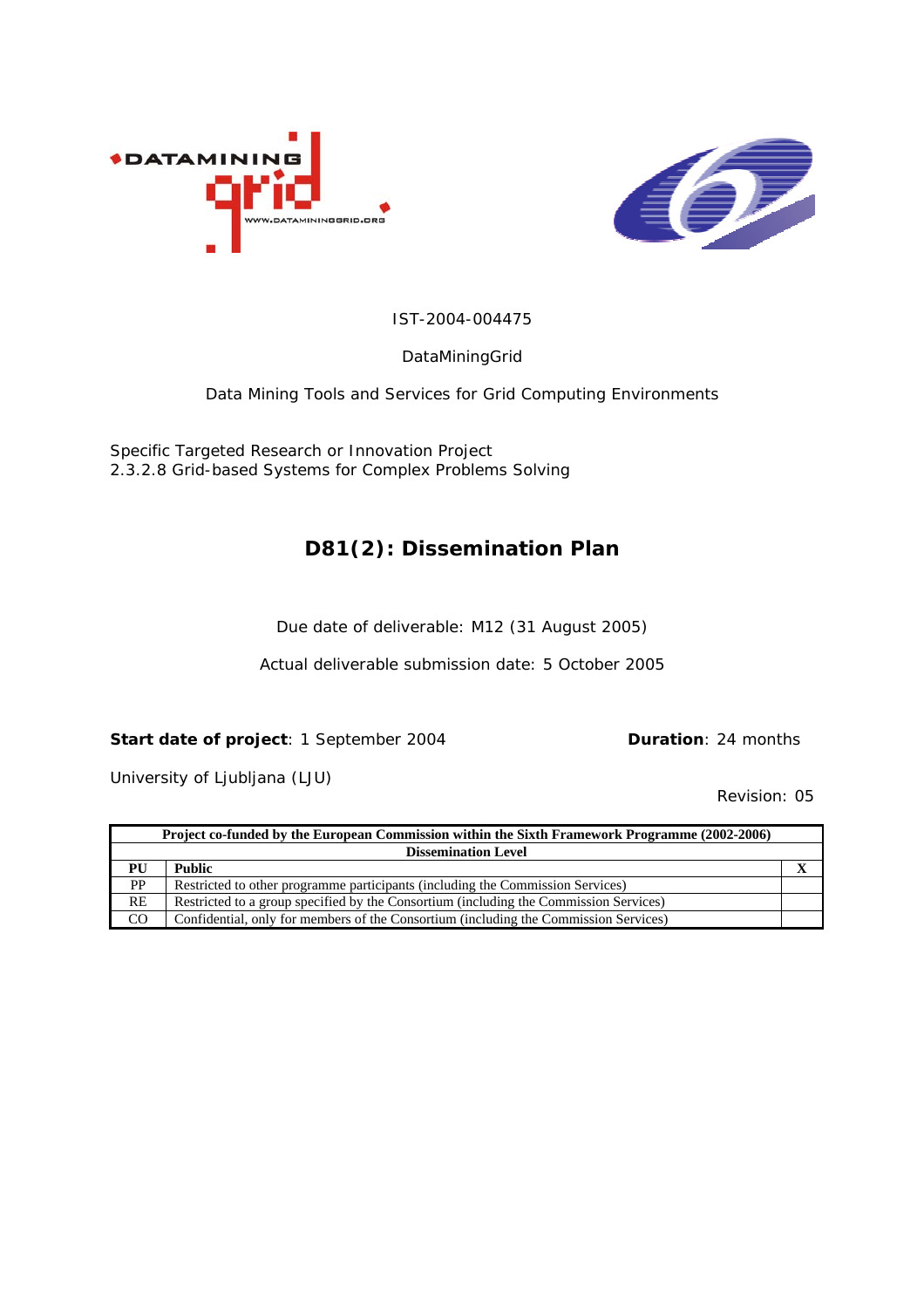# DATAMINING qrid

**Deliverable D81(2): Dissemination Plan**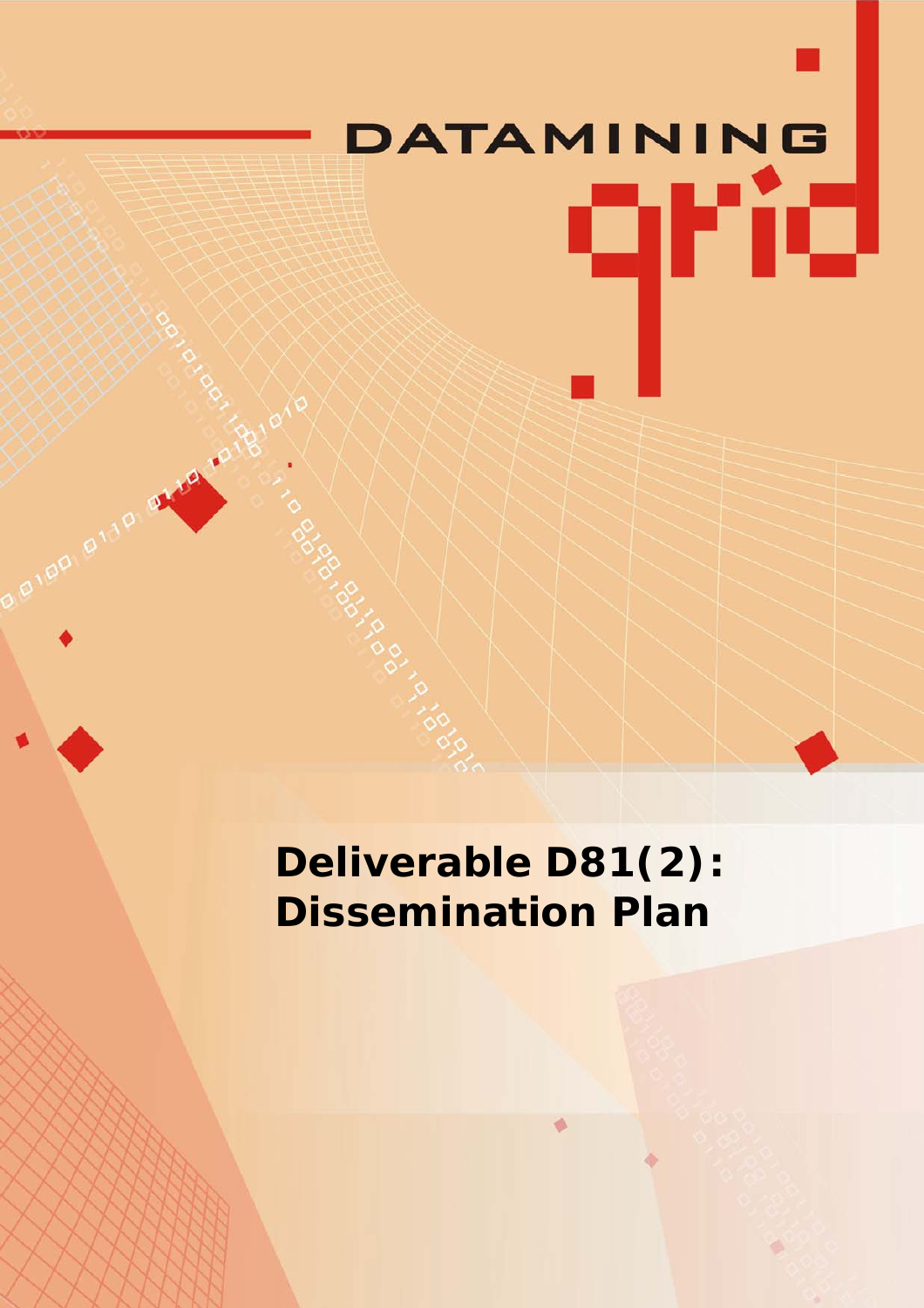

# DATA MINING TOOLS AND SERVICES FOR GRID COMPUTING ENVIRONMENTS

Deliverable D81(2): Dissemination Plan

**Responsible author(s):** Jernej Trnkoczy **Co-author(s):** Vlado Stankovski



**Project funded by the European Community under the 'Information Society Technology' Programme Contract IST-2004-004475**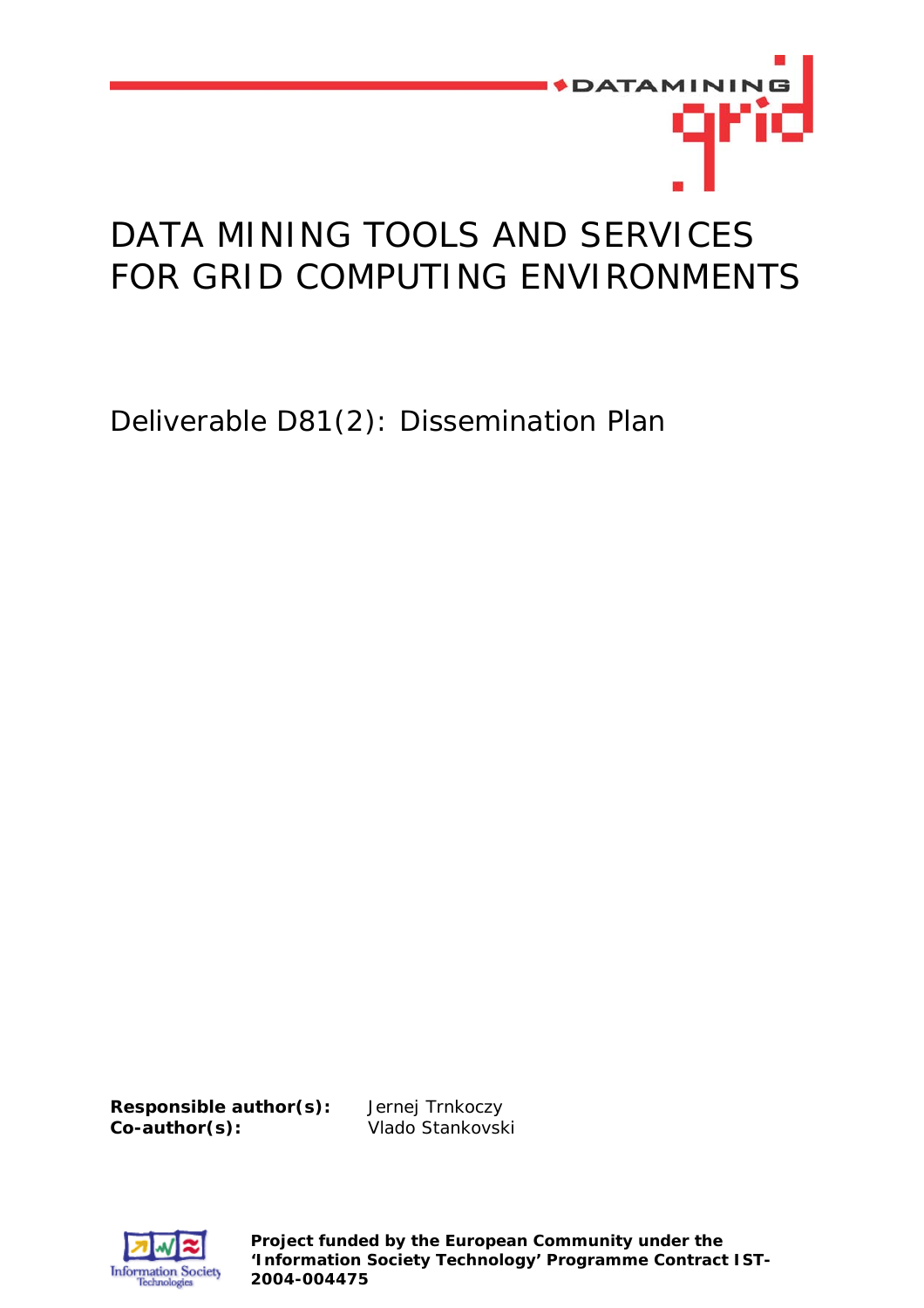

## **Revision history**

| Deliverable administration and summary                               |         |           |                                                |                           |
|----------------------------------------------------------------------|---------|-----------|------------------------------------------------|---------------------------|
| Project acronym: DataMiningGrid                                      |         |           |                                                | <b>D: IST-2004-004475</b> |
| Document identifier:                                                 |         |           | DataMiningGrid-del-D81(2)DisseminationPlan-s   |                           |
| Leading Partner: LJU                                                 |         |           |                                                |                           |
| Report version: 05                                                   |         |           |                                                |                           |
|                                                                      |         |           | <b>Report preparation date: 5 October 2005</b> |                           |
| <b>Classification: Public</b>                                        |         |           |                                                |                           |
| Nature: Report                                                       |         |           |                                                |                           |
| <b>Author(s) and contributors:</b> Jernej Trnkoczy, Vlado Stankovski |         |           |                                                |                           |
| Status:                                                              | Plan    |           |                                                |                           |
|                                                                      |         | Draft     |                                                |                           |
|                                                                      | Working |           |                                                |                           |
| Final                                                                |         |           |                                                |                           |
|                                                                      | x       | Submitted |                                                |                           |
|                                                                      |         | Approved  |                                                |                           |

The DataMiningGrid © Consortium has addressed all comments received, making changes as necessary. Changes to this document are detailed in the change log table below.

| Date     | <b>Edited by</b> | <b>Status</b> | <b>Changes made</b>                                 |
|----------|------------------|---------------|-----------------------------------------------------|
|          | <b>DoW</b>       | Plan          | 'A report template will be defined that all reports |
|          |                  |               | will follow'                                        |
| 22.08.05 |                  | Draft         | First draft version                                 |
| 28.08.05 | <b>VS</b>        | Draft         | Some changes made, comments added                   |
| 05.09.05 |                  | Draft         | Some changes made, Web statistics included          |
| 12.09.05 |                  | Draft         | Submitted to project coordinator                    |
| 16.09.05 | Werner Dubitzky, | Submitted     | Final checks and minor consistency and other        |
|          | Alice McQuillan  |               | corrections                                         |

Note that other documents may supersede this document. A list of newest public DataMiningGrid deliverables can be found at the http://www.DataMiningGrid.org/dissemination.htm.

## **Copyright**

This report is © DataMiningGrid Consortium 2004. Its duplication is allowed only in the integral form for anyone's personal use for the purposes of research or education.

#### **Citation**

Jernej Trnkoczy, Vlado Stankovski (2004). Deliverable D81(2) Dissemination Plan. DataMiningGrid Consortium c/o University of Ljubljana, [www.DataMiningGrid.org](http://www.datamininggrid.org/)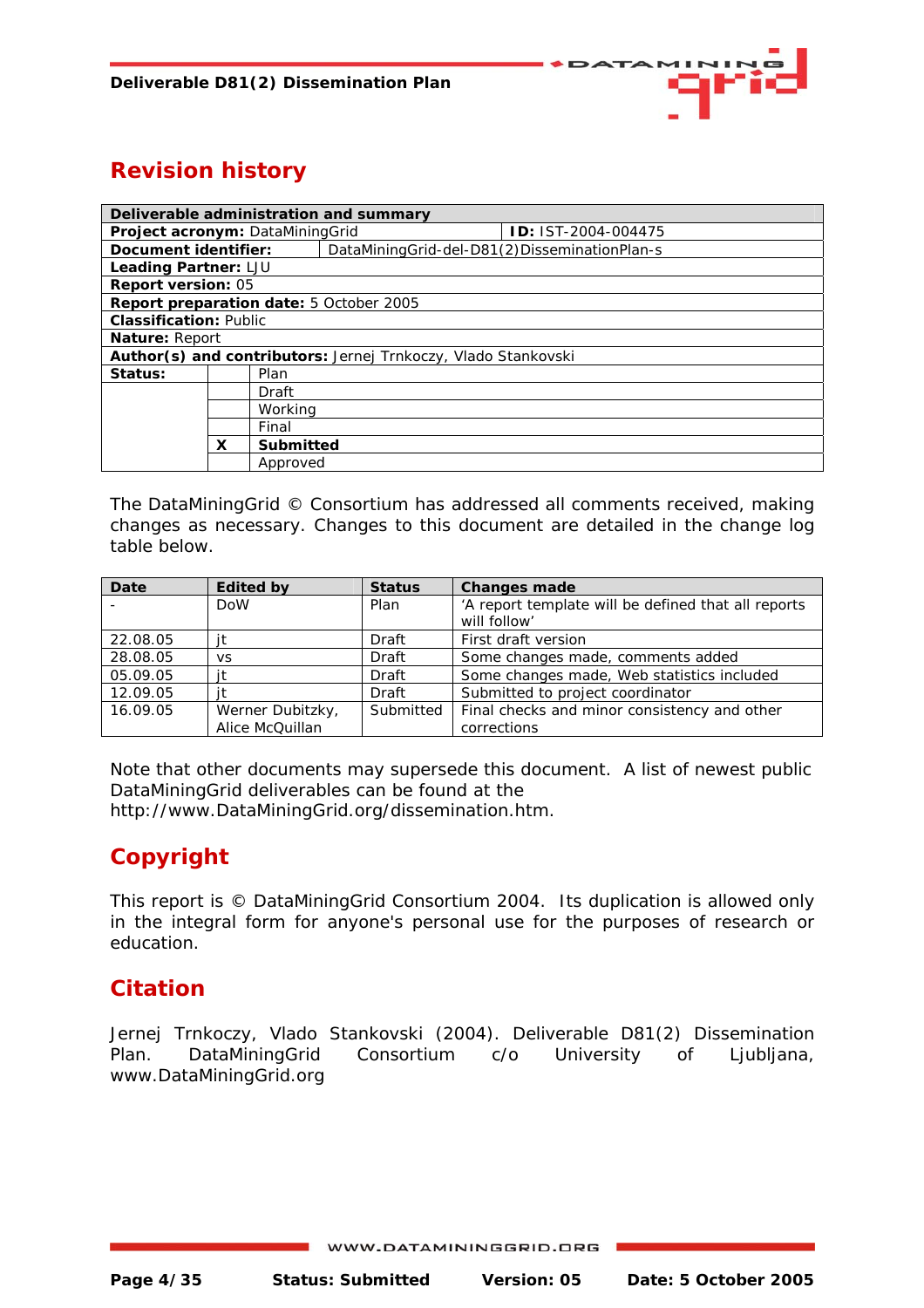

#### **Acknowledgements**

The work presented in this document has been conducted in the context of the project IST 2004 004475 DataMiningGrid. DataMiningGrid is a 24-month project that started on September 1st, 2004 and is funded by the European Commission and by the industrial Partners. Their support is appreciated.

The Partners in the project are University of Ljubljana (LJU), University of Ulster (UU), Fraunhofer Institute for Autonomous Intelligent Systems (FHG), DaimlerChrysler (DC) and Israel Institute of Technology (TECH). The content of this document is the result of extensive discussions within the DataMiningGrid© Consortium as a whole. The participants in this working group were: LJU, UU, FHG, DC, TECH. This report is a collaborative effort of all the above organizations.

#### **More information**

Public DataMiningGrid reports are available through DataMiningGrid public Web site (www.DataMiningGrid.org).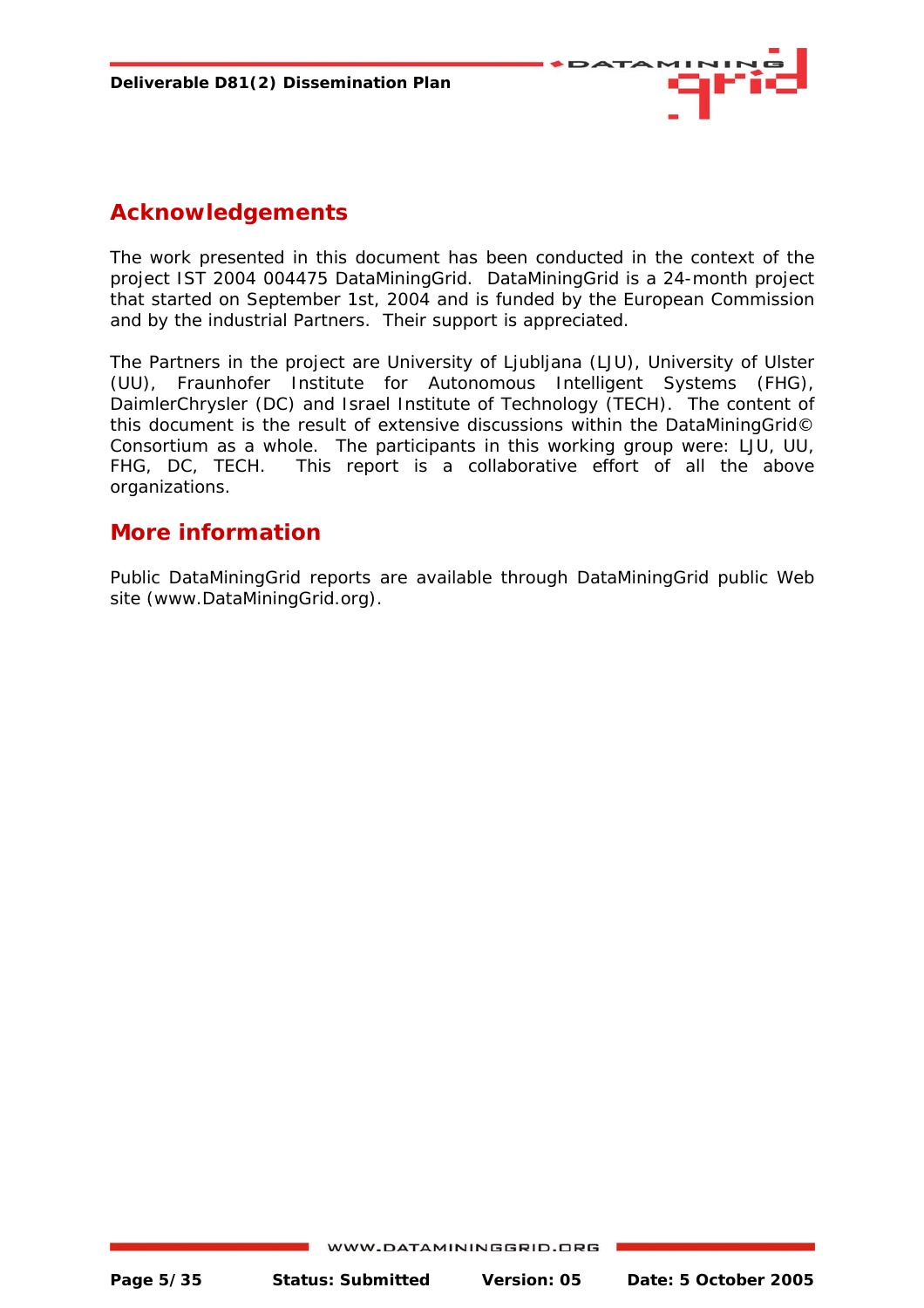

## <span id="page-5-0"></span>**Executive Summary**

The purpose of the Dissemination Plan is to provide a formal planning document to realize the objectives of the dissemination activities. This document therefore describes the plan (as of month 12 of the project) for using and disseminating knowledge throughout the project. It aims to go a step further then Annex I [Annex 04] and identifies in detail what precisely needs to be done, when, why and how the Dissemination Plan's objectives and tasks are to be implemented. The Plan seeks to define roles and responsibilities, identify audiences, key messages, (current and future), and highlight the methods of communication that should be used, to give details of how the success of dissemination activities are measured and evaluated. The Section 'where we are now' details the methods of communications that are already in place in order to disseminate information about the DataMiningGrid project.

The Plan also explains that, like audiences, new key dissemination messages will also have to be identified and refined as the project progresses. The key messages identified are:

- Details on the project, i.e., the project's purpose and aims,
- The project's potential to change the way scientists work,
- The potential use of project's results in industry and commercial applications.

Future messages will include major developments, new organizations/industries associated with the project; key milestones, new targeted user communities and applications in the project.

The success of the DataMiningGrid project is related to its dissemination. Therefore, all Partners are committed to achieving the highest possible degree of dissemination; both to increase their own scientific visibility and impact, and to support distribution of the DataMiningGrid project, results, and developed technologies among different application sectors, communities and other fora.

The DataMiningGrid dissemination mission can be summarized as *The identification of key audiences, active promotion and raising of awareness of the DataMiningGrid project through clear, consistent and timely communications, and publication of research results in relevant journals and conference and workshop proceedings*.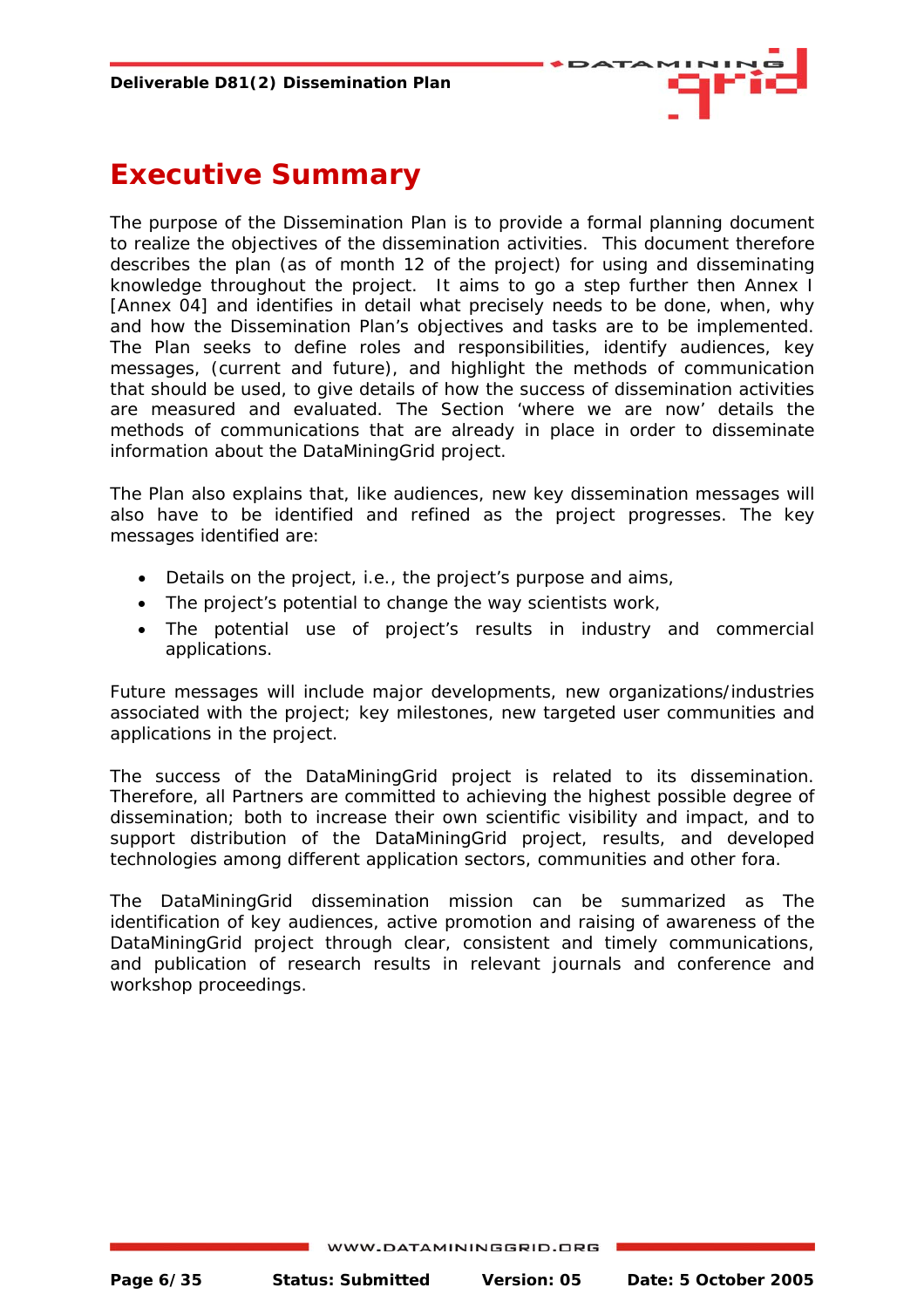

# <span id="page-6-0"></span>**Table of contents**

| $\mathbf{1}$ |                                                              |
|--------------|--------------------------------------------------------------|
| 1.1          |                                                              |
| 1.2          |                                                              |
| 2            |                                                              |
| 3            |                                                              |
| 3.1          |                                                              |
| 3.2          |                                                              |
| 3.3          |                                                              |
| 3.4          |                                                              |
| 3.5          | Joint dissemination and information exchange activities 14   |
| 3.6          |                                                              |
| 3.7          |                                                              |
| 3.8          |                                                              |
| 3.9          |                                                              |
|              |                                                              |
| 3.11         | Participation/organization of conferences and exhibitions 16 |
| 4            |                                                              |
| 4.1          |                                                              |
| 4.2          |                                                              |
| 4.3          |                                                              |
| 4.4          |                                                              |
| 4.5          |                                                              |
|              | W.DATAMININGGRID.ORG                                         |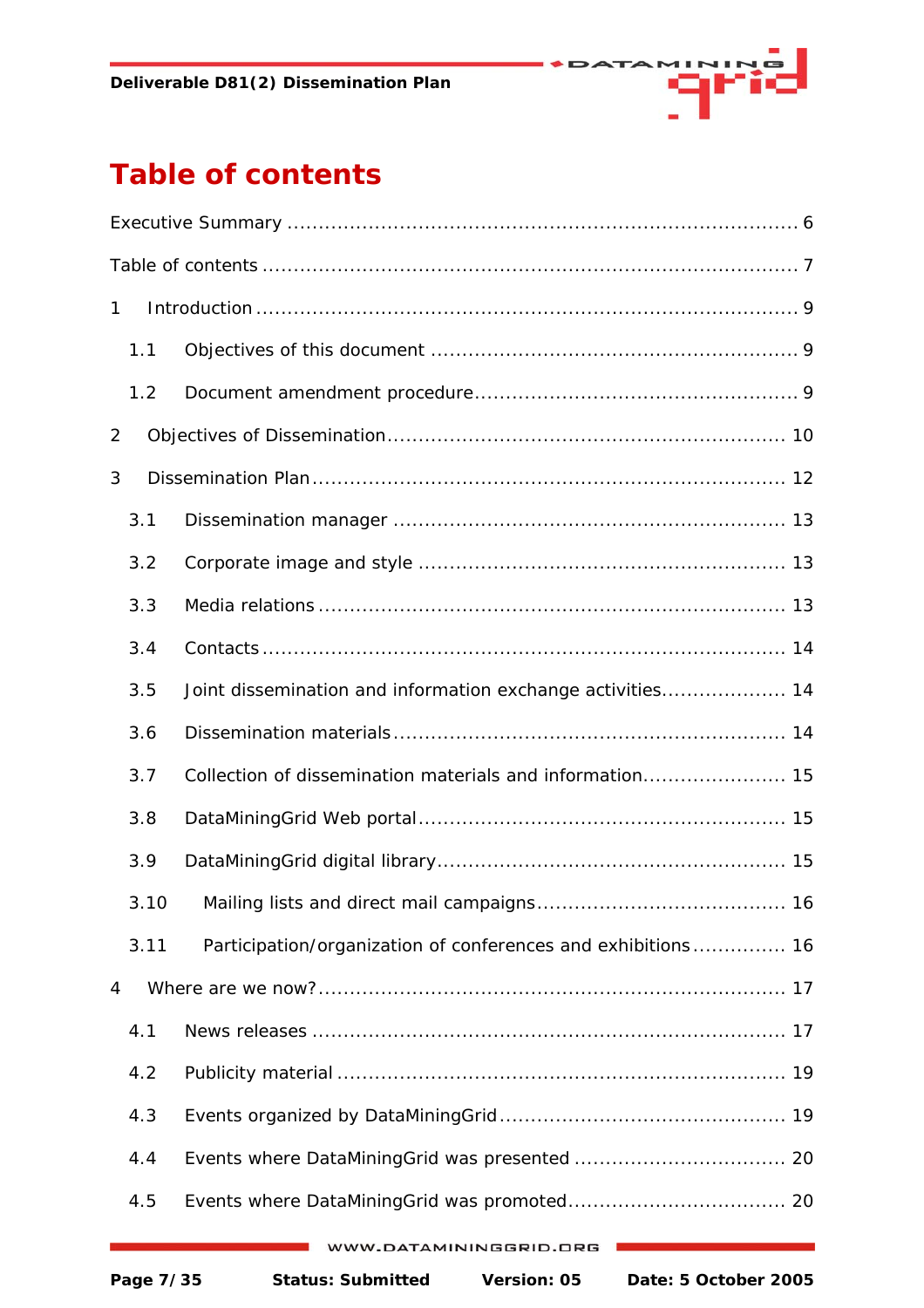**Deliverable D81(2) Dissemination Plan** 

|                | 4.6   |  |  |
|----------------|-------|--|--|
|                | 4.7   |  |  |
| 5              |       |  |  |
|                | 5.1   |  |  |
|                | 5.2   |  |  |
|                | 5.2.1 |  |  |
|                |       |  |  |
| 6              |       |  |  |
| $\overline{7}$ |       |  |  |
| 8              |       |  |  |
| 9              |       |  |  |
|                |       |  |  |

arrë

DATA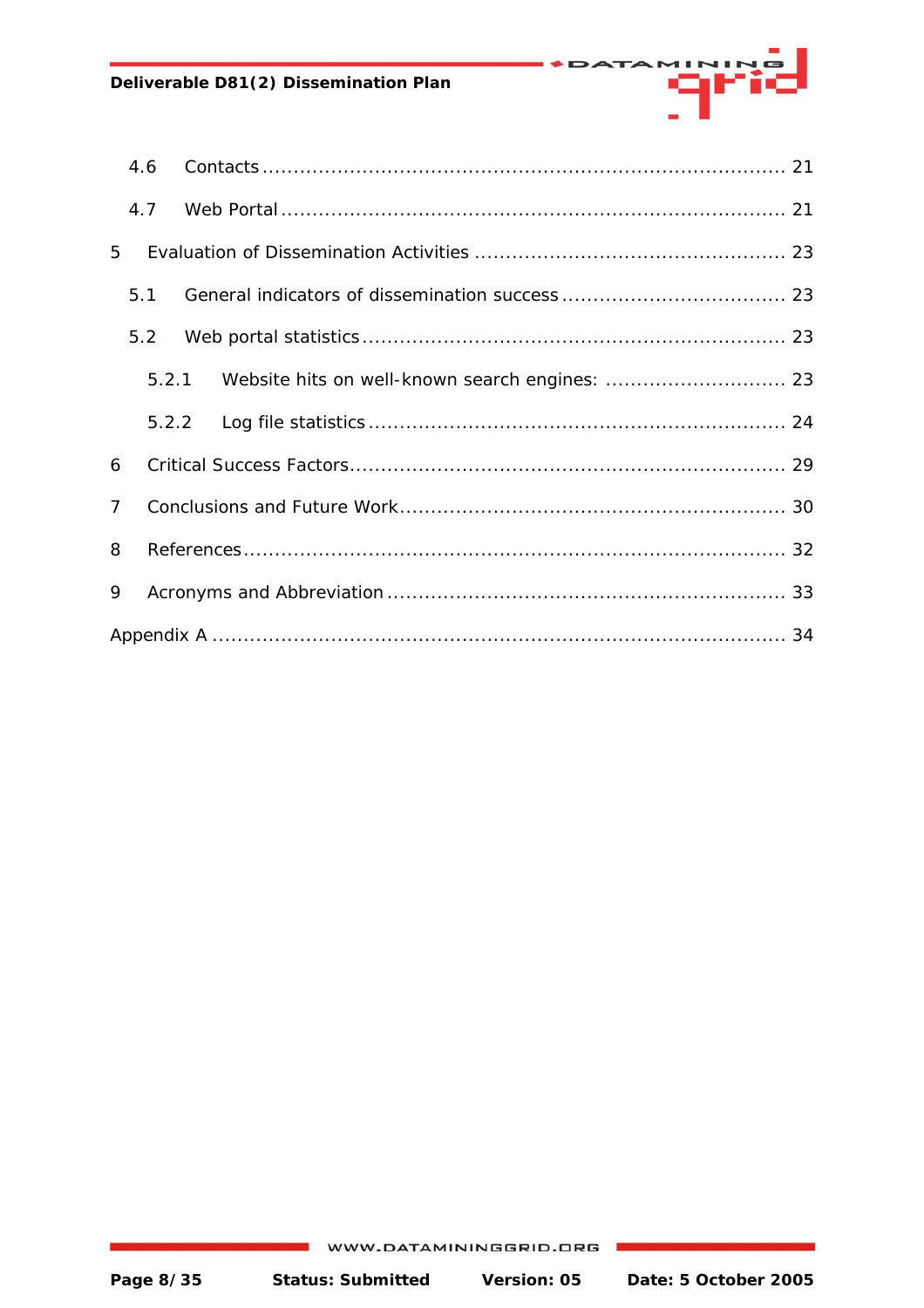

# <span id="page-8-0"></span>**1 Introduction**

#### **1.1 Objectives of this document**

In order for the project to be successful, it is vital to proactively raise awareness of the project, attract interest and participation from many different sciences and industry disciplines, publishing the research results arising from the project in high-impact journals and at scientific meetings and conferences.

This document is one of the three deliverables of the 'Dissemination, Awareness and Exploitation' work package of the DataMiningGrid project. It collects and presents in a structured and coherent way the planned dissemination activities, the activities that were already carried out in order to create the critical mass of interest in the project and its results. The purpose of the Dissemination Plan is to provide a formal planning document for using and disseminating knowledge throughout the project. It is vital for the success of dissemination activities, that all those involved have a clear understanding of the aims of the dissemination activities and what is realistically achievable. This Plan will be revised and updated to reflect the impact of the project.

The Dissemination Plan builds on the Technical Annex [Annex04] and compliments the Exploitation Plan [Exploitation05] to further highlight how the dissemination for the DataMiningGrid project will develop over the two years of its existence. The aim is to provide a clear communication strategy for all Partners and members of the Management Board.

#### **1.2 Document amendment procedure**

The Dissemination Plan is the Deliverable D81(2) of WP8. It will be updated at month 18 and 24. The produced addendum will be delivered to the Project Technical Board and the Project Manager.

Requests to amend the document must be made to the Dissemination Manager Jernej Trnkoczy ([jernej.trnkoczy@fgg.uni-lj.si\)](mailto:jernej.trnkoczy@fgg.uni-lj.si).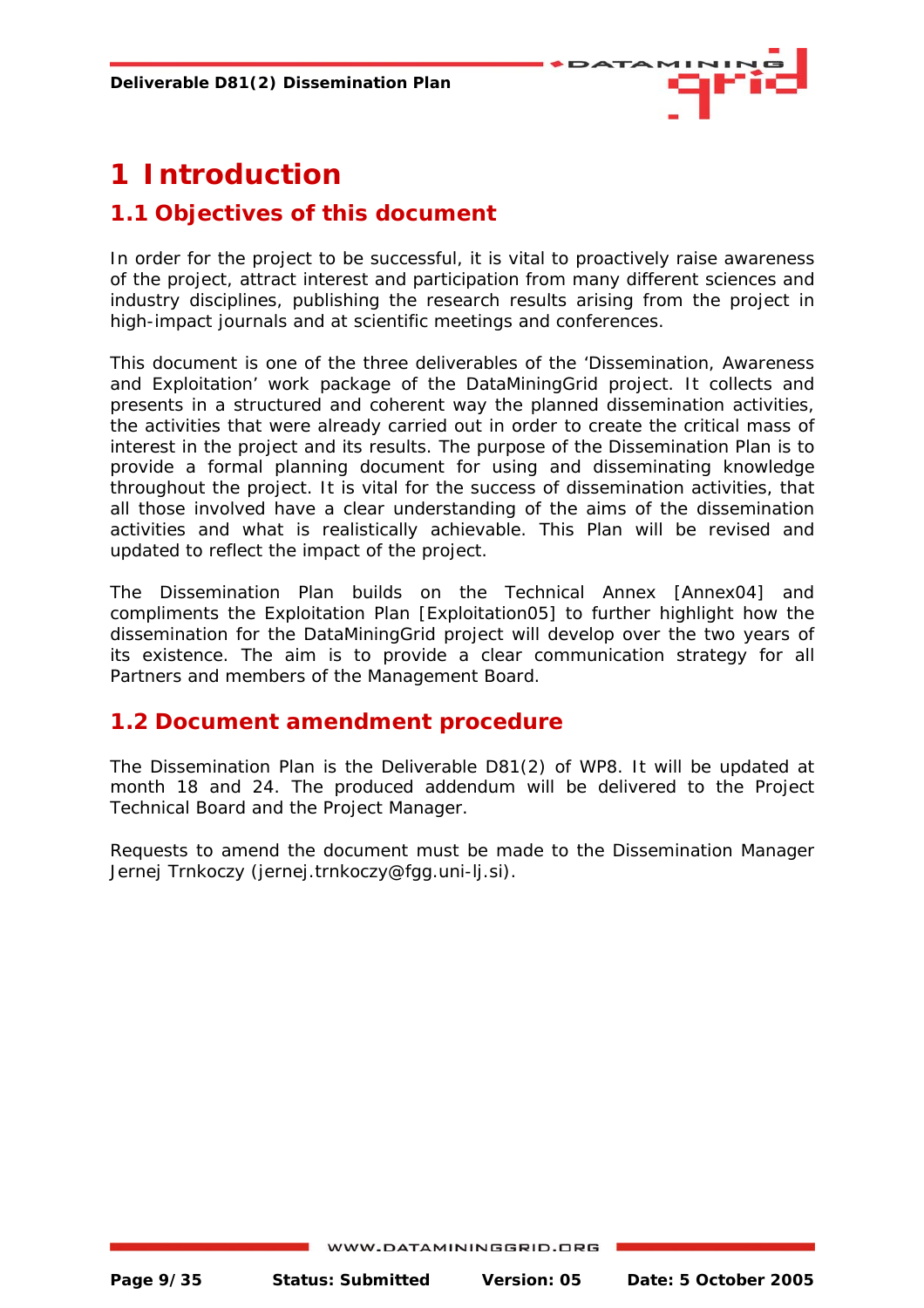

# <span id="page-9-0"></span>**2 Objectives of Dissemination**

The aim of the dissemination activities is to create critical mass of interest, which is necessary for the deployment, on the target scale, of the DataMiningGrid technology.

In particular, the dissemination activities have the following objectives:

- To raise awareness of the benefits of the DataMiningGrid to general public, attract potential customers and generate expectation towards the project results, in order to prepare its exploitation,
- To identify and target specific user group audiences and applications (research disciplines, industrial and commercial groups etc.). The promotional activities will especially be aimed at the communities related to data analysis and text mining (i.e., statistics, data/text mining, knowledge discovery in databases, machine learning, pattern recognition, artificial intelligence, knowledge management, information retrieval, and knowledge engineering) and at grid and distributed computing communities. Our approach to targeted user groups will be elaborated by deliverable D82: Description of User Groups,
- To raise awareness of the benefits of the DataMiningGrid project and its results by ensuring that an appropriate message is delivered,
- To ensure that specific user groups become involved in the project so that they can be converted to 'real' users,
- To share the technical results of the project with the scientific community, publishing the project research results in high-impact research publications, international journals and conference proceedings,
- To improve the knowledge of building data-mining applications in grid computing environments so as to create new opportunities for building quality products and services.

In this document, these objectives are planned in a clear and measurable way. For this purpose, we introduce the widest possible promotion of the DataMiningGrid technology through the Internet and traditional media (press, participation and events etc.). The measures for success of dissemination activities include:

- Publication of research results in international journals, conferences, symposia, and workshops,
- Success of the initiatives for the wide promotion of the DataMiningGrid (media coverage, the number of information sheets written, events where DataMiningGrid is presented and promoted, details of contacts collected and kept informed about the project by mailing list, website statistics etc.),
- Number of SMEs and big industrial companies using the DataMiningGrid solutions.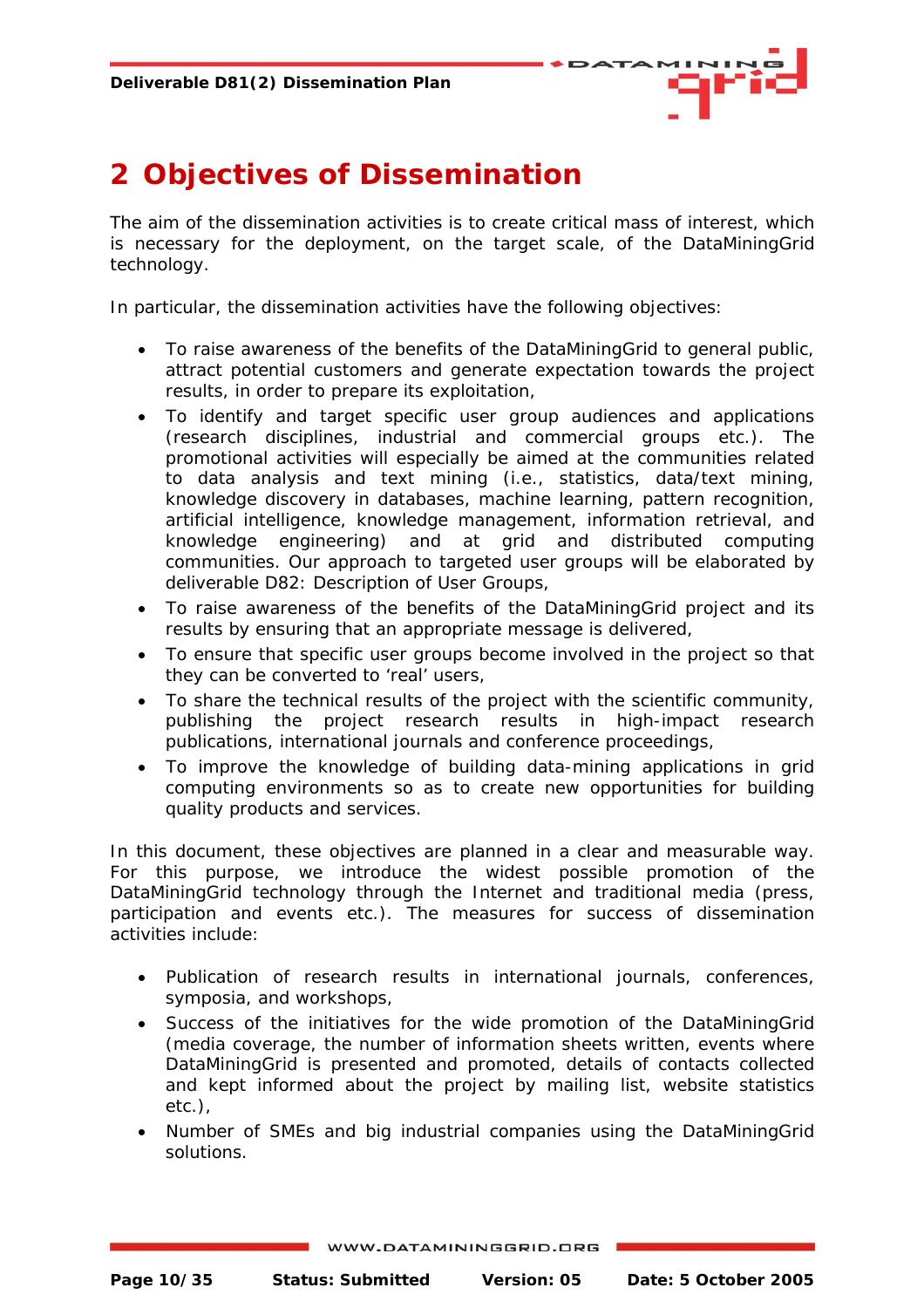In order to run consistent and successful dissemination, activities key dissemination *messages* have been identified. New key dissemination messages will also have to be identified and refined as the project progresses. The key messages identified in the campaign so far include:

- What the project is about,
- The project's aims and objectives,
- The project's potential to improve the way scientists work,
- The project's potential to contribute improvements of grid and distributed data mining technology,
- Who is involved in the project,
- Major developments in grid and data-mining technology.

Other messages that is likely to be relevant as the project progresses include:

- Key milestones in the project,
- New user communities and applications coming on-board.

It is also important to note here that not all key messages will be relevant to all targeted users. Therefore, the Consortium must ensure that appropriate messages are tailored to the right audiences.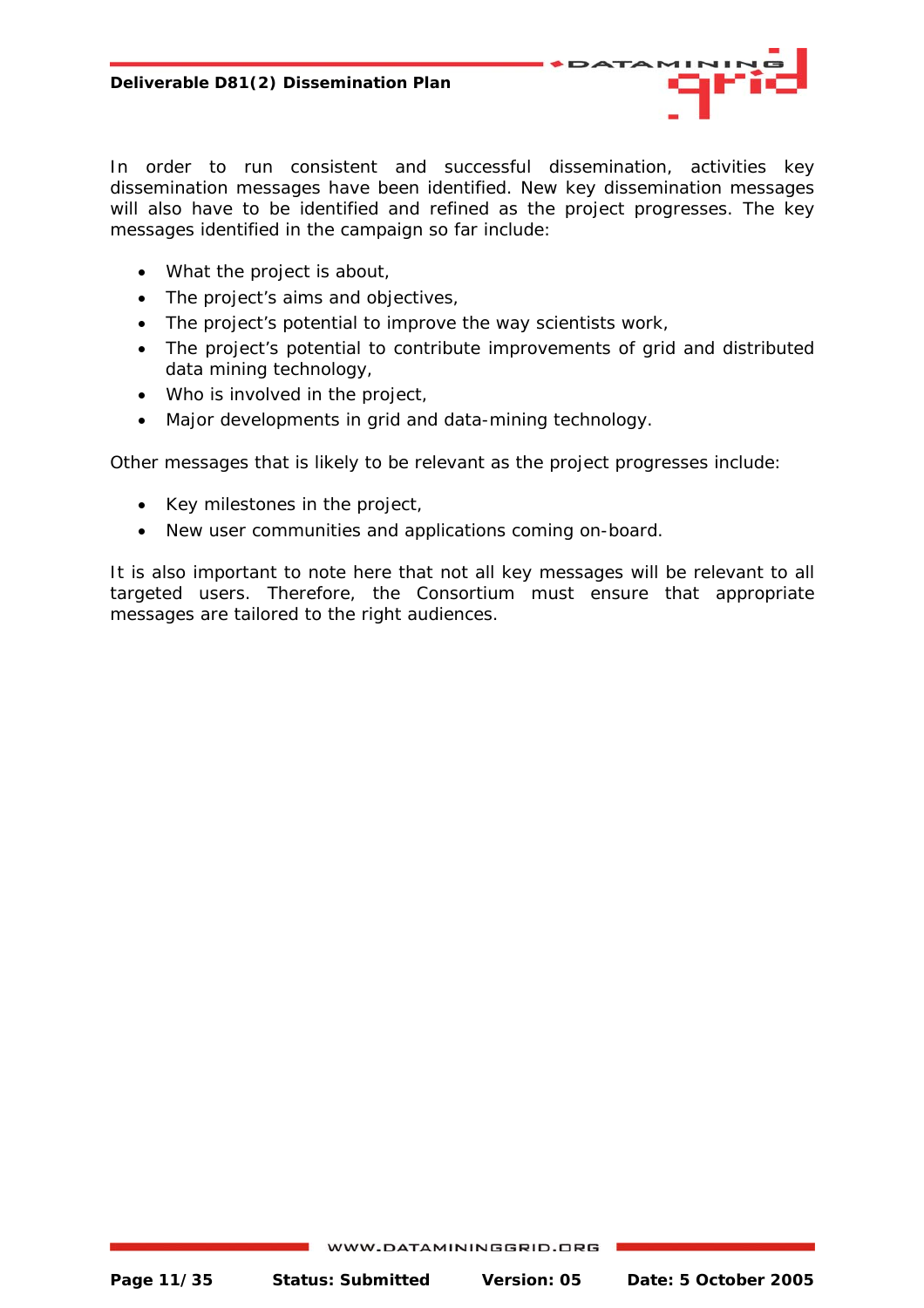

# <span id="page-11-0"></span>**3 Dissemination Plan**

This section describes the planning, set-up, monitoring and refining of a framework for the dissemination of the project results. It is worth making the following preliminary considerations:

- The DataMiningGrid results are much more attractive in the context of a worldwide effort in the area of grid technologies,
- The strategy for an effective dissemination to the industry community should be different from the strategy for the dissemination to the scientific community,
- The concept of *data mining in grid computing environments* is relatively novel and therefore largely unknown in the industrial community. A more effective way to attract industrial interest is a concrete demonstration of applicability of the new DataMiningGrid technologies to real-world complex problem-solving problems,
- The scenario we are dealing with is still very dynamic. The dissemination strategy should be refined during the lifetime of project.

It is important that the experience that the scientific community makes with this technology will be converted to attract the interest of industry. The DataMiningGrid will use its commercial Partners to address the potential users of the project results and to raise awareness and create interest in technologies that we are developing.

Dissemination activities of the DataMiningGrid project will include maintenance of an up to dated project and state-of-the-art website, direct mail campaigns, full editorial cover of the new DataMiningGrid technology and products, publications in scientific journals and conference proceedings, etc. A digital library has been set up for the project, and will be used to archive and make available the project results in a form of documents. The results of DataMiningGrid will be presented during all these activities. This will contribute to greater awareness of the DataMiningGrid project, its results and participants, and thus, of the European Union.

In order to exploit the project's results, the DataMiningGrid Consortium promised to ensure an outreach and training effort, which can proactively market DataMiningGrid services to new research communities in academia and industry, capture new requirements for the middleware and service activities, and provide the necessary education to enable new users to benefit from the DataMiningGrid technology. Training activities are described in deliverable D83 Exploitation Plan and D82 Description of User Group(s).

In the following sections a detailed Plan of current/future dissemination activities is described.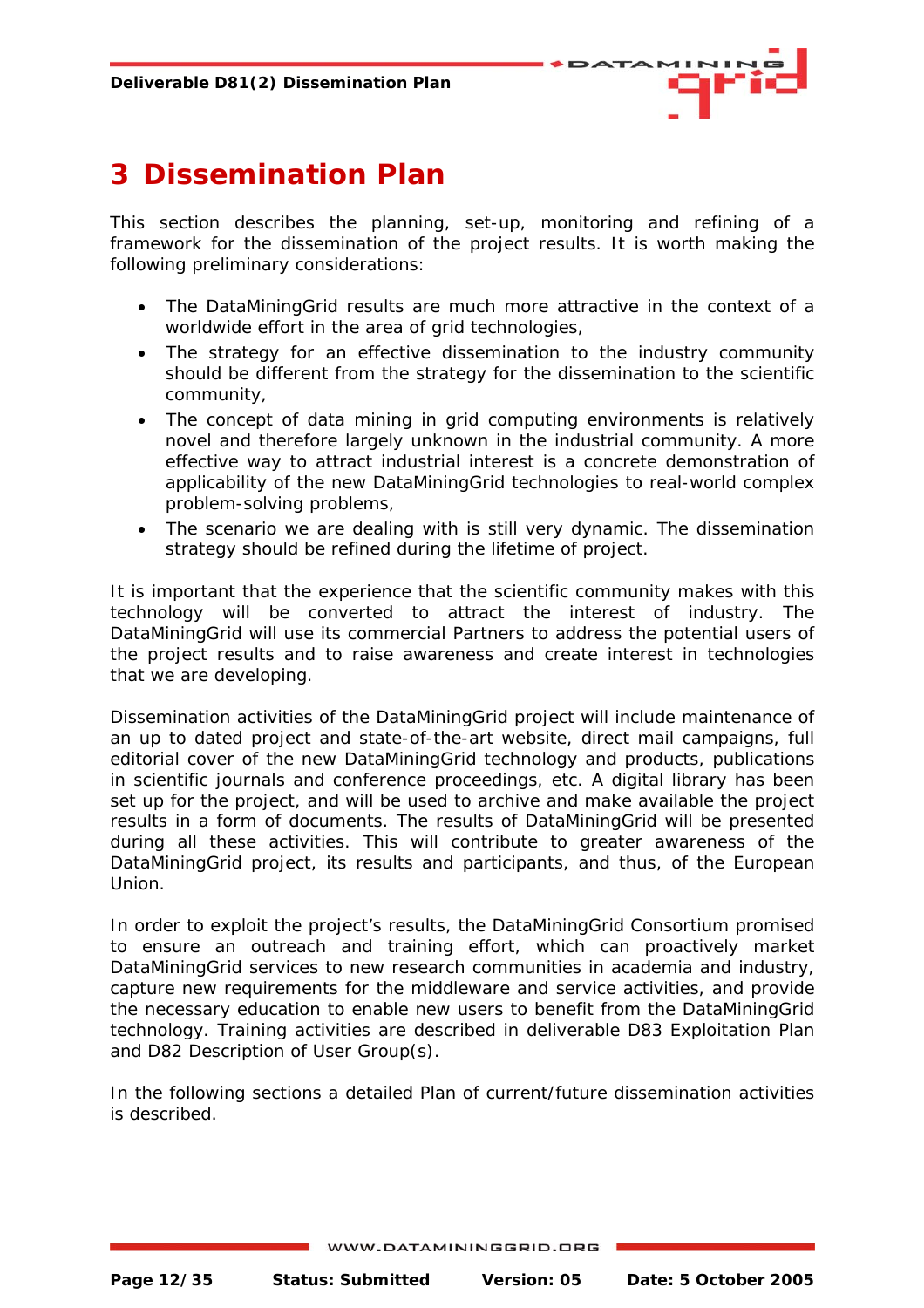

#### <span id="page-12-0"></span>**3.1 Dissemination manager**

The dissemination of the DataMiningGrid project is a challenging task that requires significant human resources. We invested part of our initial efforts to create a group of people dedicated to the dissemination of the DataMiningGrid project. At the time of writing, the following persons are fully or partially staffed in the DataMiningGrid Dissemination Office at LJU, which is leading and coordinating the dissemination activities:

- Jernej Trnkoczy, Dissemination Manager;
- Mateja Šmid, responsible for marketing;
- Vlado Stankovski, computer scientist, dealing with technical aspects.
- Robert Klinc, graphics designer.

The dissemination activities are supervised by professor Žiga Turk.

Other Partners have dedicated the following human resources to dissemination activities:

- Werner Dubitzky, University of Ulster,
- Francois Perrevort, Fraunhofer Institiute,
- Juergen Franke, DaimlerChrysler,
- Assaf Schuster, Israel Institute of Technology.

Clearly, all other Partner participants directly involved in the project understand the key dissemination messages and will fully contribute to dissemination activities.

#### **3.2 Corporate image and style**

In order for the DataMiningGrid to be easily recognizable, it is imperative to build a strong corporate image, brand and style. The DataMiningGrid logotype, templates for slide presentations, information sheets, posters, Web portal, etc. has been designed on the basis of an agreed style. It is crucial to ensure that all participants use the DataMiningGrid styles and the corresponding templates that have been developed.

#### **3.3 Media relations**

Media relations (interviews, news releases, briefings etc.) are one of the dissemination methods for all DataMiningGrid Partners. All Partners are expected to maintain contacts with the relevant media, which will help with placement of DataMiningGrid stories, press releases and announcements in the future. DataMiningGrid partners will make proposals and will be involved in editing of special issues of journals in the domain of grid computing and data mining.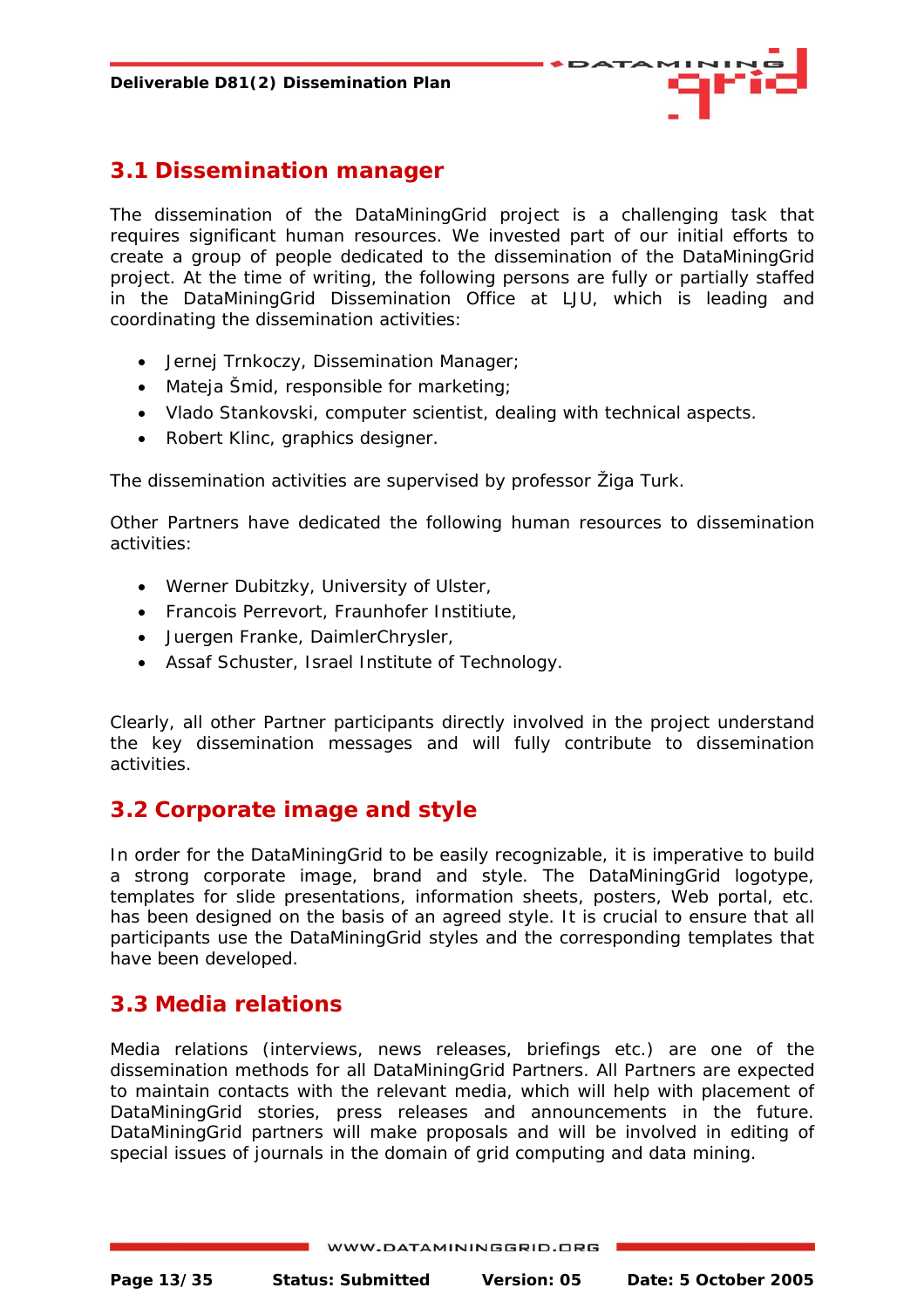

## <span id="page-13-0"></span>**3.4 Contacts**

All Partners are responsible to establish a set of collaborations and alliances with institutes, departments and organizations. Those contacts are stored in a database of contacts, which will be used in direct mail campaigns.

In order to facilitate the establishment of contacts with parties interested in the project, the national points of contact were established. Each Partner dedicated a person who will act on a national scale and will represent point of contact for local people who are interested in DataMiningGrid project.

- UU: Werner Dubitzky w.dubitzky@ulster.ac.uk
- FHG: Francois Perrevort francois.perrevort@ais.fraunhofer.de
- DC: Juergen Franke juergen.franke@daimlerchrysler.com
- TECH: Assaf Schuster assaf@cs.technion.ac.il
- LJU: Jernej Trnkoczy jernej.trnkoczy@fgg.uni-lj.si

#### **3.5 Joint dissemination and information exchange activities**

Joint dissemination and information exchange activities aim to align the project's dissemination activities with those of other EU-funded grid-related projects under the GridCoord project. The DataMiningGrid project aims to establish inter-project collaboration, especially with other European (under GridCoord) grid development projects/activities. The collaboration with European projects is covered in the project's work package, WP7: Concertation, under task T72: Joint fora for the exchange and dissemination.

In addition, we can consider the information exchange with the scientific community (mainly researchers with experiences in the grid and data mining technologies) to be the dissemination to users formally interested in contribute to the technical development of the DataMiningGrid.

#### **3.6 Dissemination materials**

For dissemination purposes, a variety of promotion and dissemination materials were/will be produced and disseminated. These include:

- Technical/scientific papers reporting the results of the project in national and international journals and at conferences,
- Slide presentations and posters be presented at conferences, workshops, trade exhibitions and similar events,
- A *basic fact sheet* describing general facts about project and individual *information sheets* describing the project, its objectives and results,
- A folder complete with information sheets,
- A flyer with basic facts about project and it's objectives,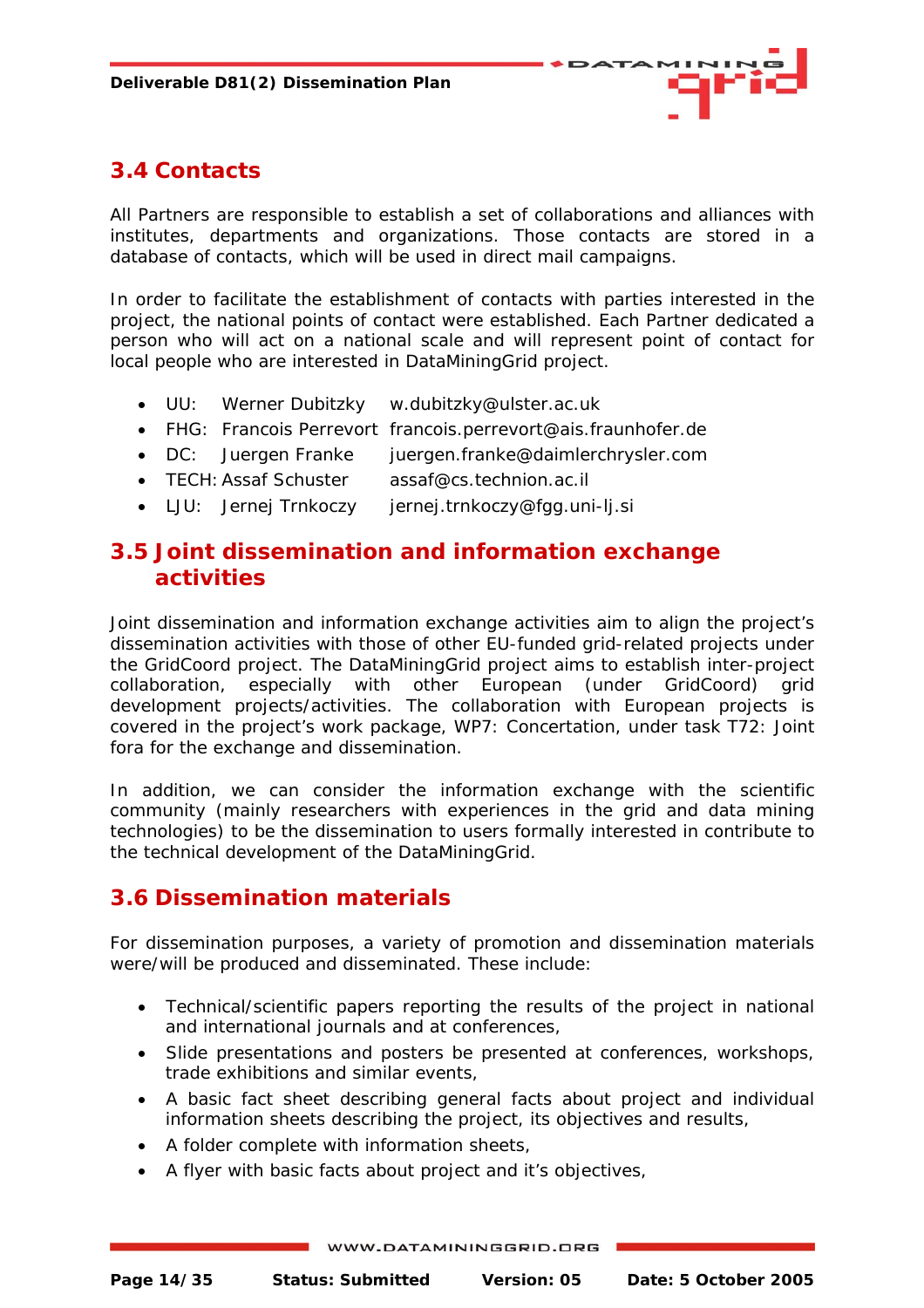- 
- <span id="page-14-0"></span>• A CD-ROM containing the project's publications, demos and presentations (subject to IPR constraints),
- Small promotional gifts.

## **3.7 Collection of dissemination materials and information**

In order to attract potential users of the dissemination, a complete and up-todate database of information and related news within the world of grid and data mining technologies will be created and maintained for the project lifetime. The aim is the search, collect, select and publish all relevant documents and other media material. Research all material for the project members and for people interested in grid technologies. Results of the research will be maintained in an electronic form in the digital library accessed by the Web portal. Some results on projects will be published. The following list describes the kind of material in course of collection:

- Grid and data mining related technical and scientific papers;
- Grid and data mining related slide presentations, tutorials and posters;
- Important grid and data mining related events (conferences, workshops, meetings, exhibitions and demonstrations) calendar;

DataMiningGrid project will also publish own project results (papers, public deliverables, software etc.) and dissemination material. These materials will be published on Web portal and includes:

- DataMiningGrid public deliverables;
- DataMiningGrid open source software components;
- DataMiningGrid slide presentations;
- DataMiningGrid technical/scientific papers;
- DataMiningGrid press releases;
- DataMiningGrid fact and information sheets.

#### **3.8 DataMiningGrid Web portal**

Dissemination of the project through DataMiningGrid Web portal is one of the key dissemination elements. The Web portal will primarily be aimed at attracting new users, at every level. The users are expected to be non-technical and technical users, students and occasional visitors. The portal will be enriched with new contents during the projects lifetime. The maintenance and creation of the Web portal and its physical location is the responsibility of University of Ljubljana.

## **3.9 DataMiningGrid digital library**

A digital library has been set up for the project, using the technologies developed in the projects IST-2001-33127 SciX (LJU) and is used to archive and make available the project results and other important project related materials. Advanced searching, classification, commenting, annotating facilities is provided.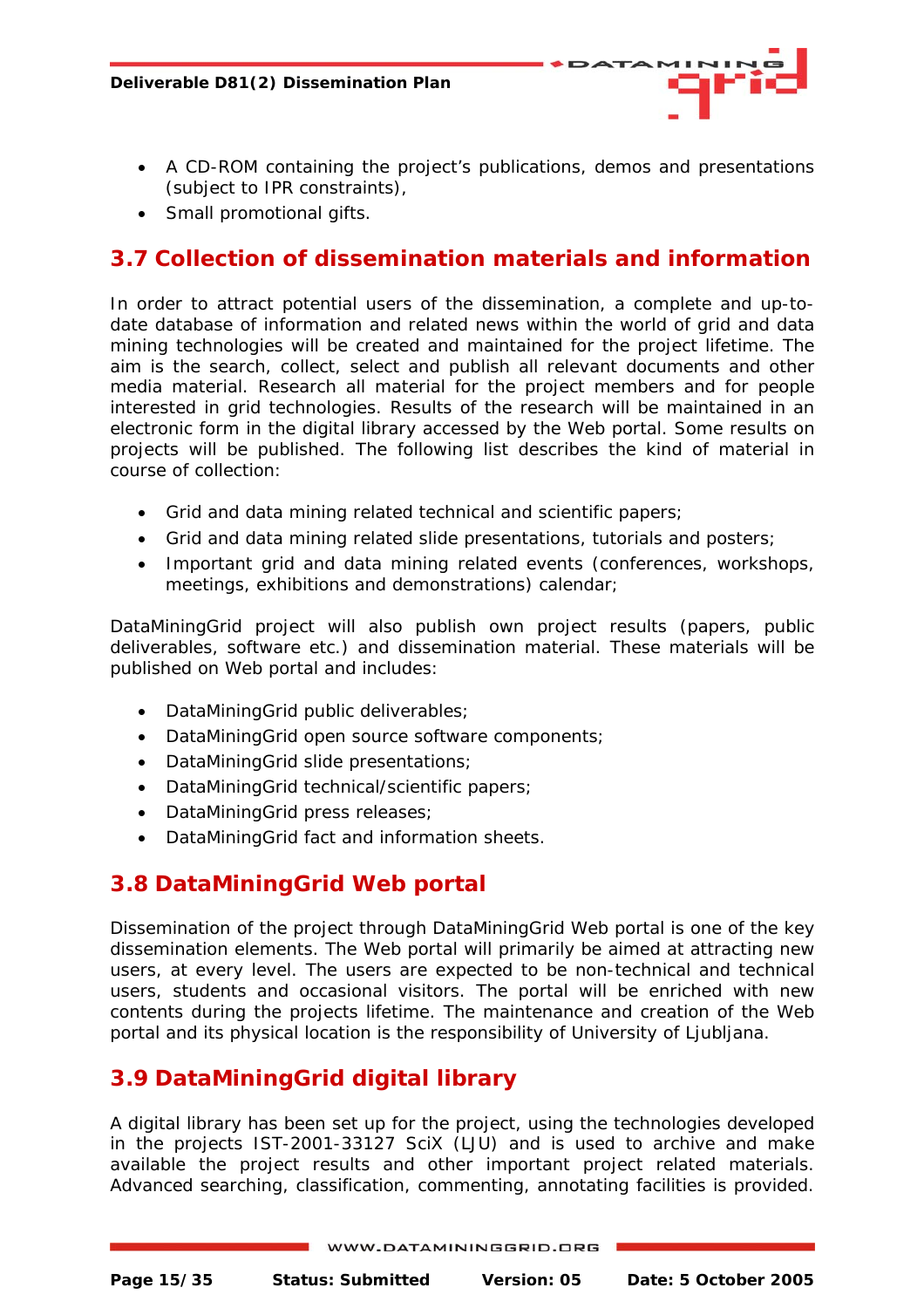<span id="page-15-0"></span>The digital library is publicly available through DataMiningGrid Web portal. The digital library will be enriched with new content during the project lifetime.

#### **3.10 Mailing lists and direct mail campaigns**

The lists will be used to communicate among different groups in the project and also to notify/inform highly interested external parties about the project progress. Three different e-mail lists were set up:

- dmgridmm@lists.ulst.ac.uk: The Management Board List's purpose is to discuss and communicate project-level aspects of the project.
- dmgridtc@lists.ulst.ac.uk: The Technical List is reserved for discussions/issues regarding technical development and management of technical issues and meetings.
- dmgrid@lists.ulst.ac.uk: The General List is reserved for all discussions, issues, etc that do not strictly belong to topics covered by above two lists and are/or of interest to all involved.

In addition to mailing lists we are planning to conduct direct mail campaigns. Emails describing important project progress and results will be sent to people from our database of contacts.

#### **3.11 Participation/organization of conferences and exhibitions**

The DataMiningGrid Consortium will organize several workshops/conferences. The DataMiningGrid project will also be presented and promoted at several conferences and exhibitions, in order to reach a wide audience. These will be posted on the Web portal.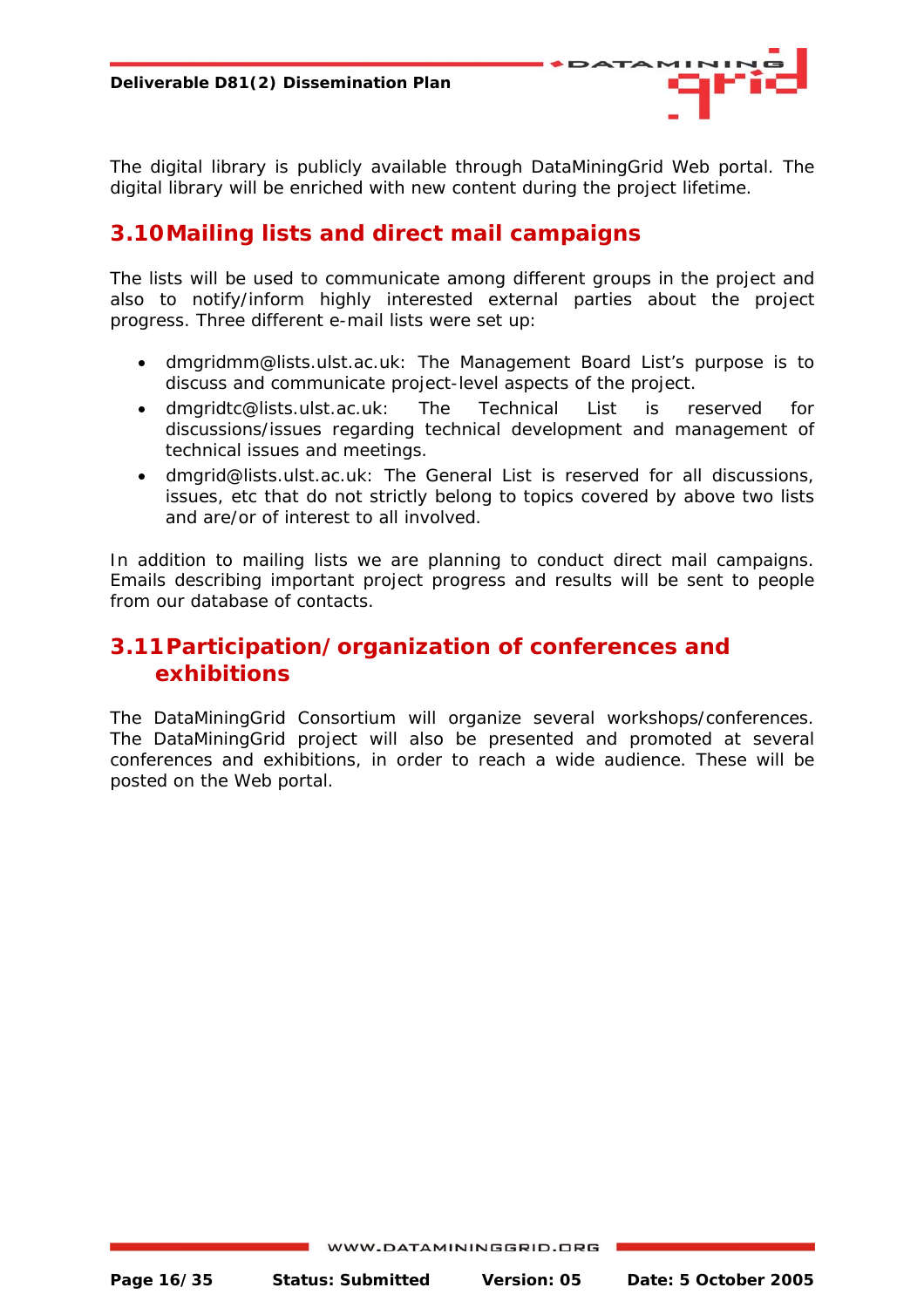

## <span id="page-16-0"></span>**4 Where are we now?**

During the second six months of the project the dissemination activity has been focusing on:

- The Web portal promotion and maintenance,
- The establishment of a base of DataMiningGrid related information and news that can be attractive for the potential users,
- The creation of contacts and relationships with potential users, both from industry and research,
- The development of tools and promotional material to support the dissemination activity.
- The promotion of the project through conferences and different media.
- The organization of two workshops in autumn 2005 and spring 2006.

In the following sections, the dissemination actions that were already taken will be explained in detail. In Section 5 the overall dissemination efforts will be evaluated.

#### **4.1 News releases**

To date there have been the following activities regarding news releases:

- The release that highlighted the launch of the DataMiningGrid project and was distributed at the European Grid Technology Days 2004, IST-FP6 Grid Projects Launch and Concertation in Brussels.
- The Cutter Consortium published an article about DataMiningGrid project online in March 2005 (see Appendix A).
- DataMiningGrid project was one of the two projects described in the Invest Northern Ireland newsletter in June 2005 (see Appendix A).
- DataMiningGrid Consortium has been involved in the co-editing of a special issue on Health Grid: Toward Collaborative and On-Demand Healthcare in the Journal of Clinical Monitoring and Computing, Springer Verlag (to appear in 2006).
- DataMiningGrid Consortium is involved in co-editing a special issue on data mining in grid computing environments in the journal Future Generation Computer Systems The International Journal of Grid Computing: Theory, Methods and Applications, Elsevier Publisher (to appear in 2006).
- DataMiningGrid Consortium is involved in co-editing a special issue on computational analysis and exploration of distributed data in the journal Concurrency and Computation: Practice and Experience, Wiley Publisher (to appear in 2006)

As a result of scientific research done on the project the following **scientific/technical articles** have been published: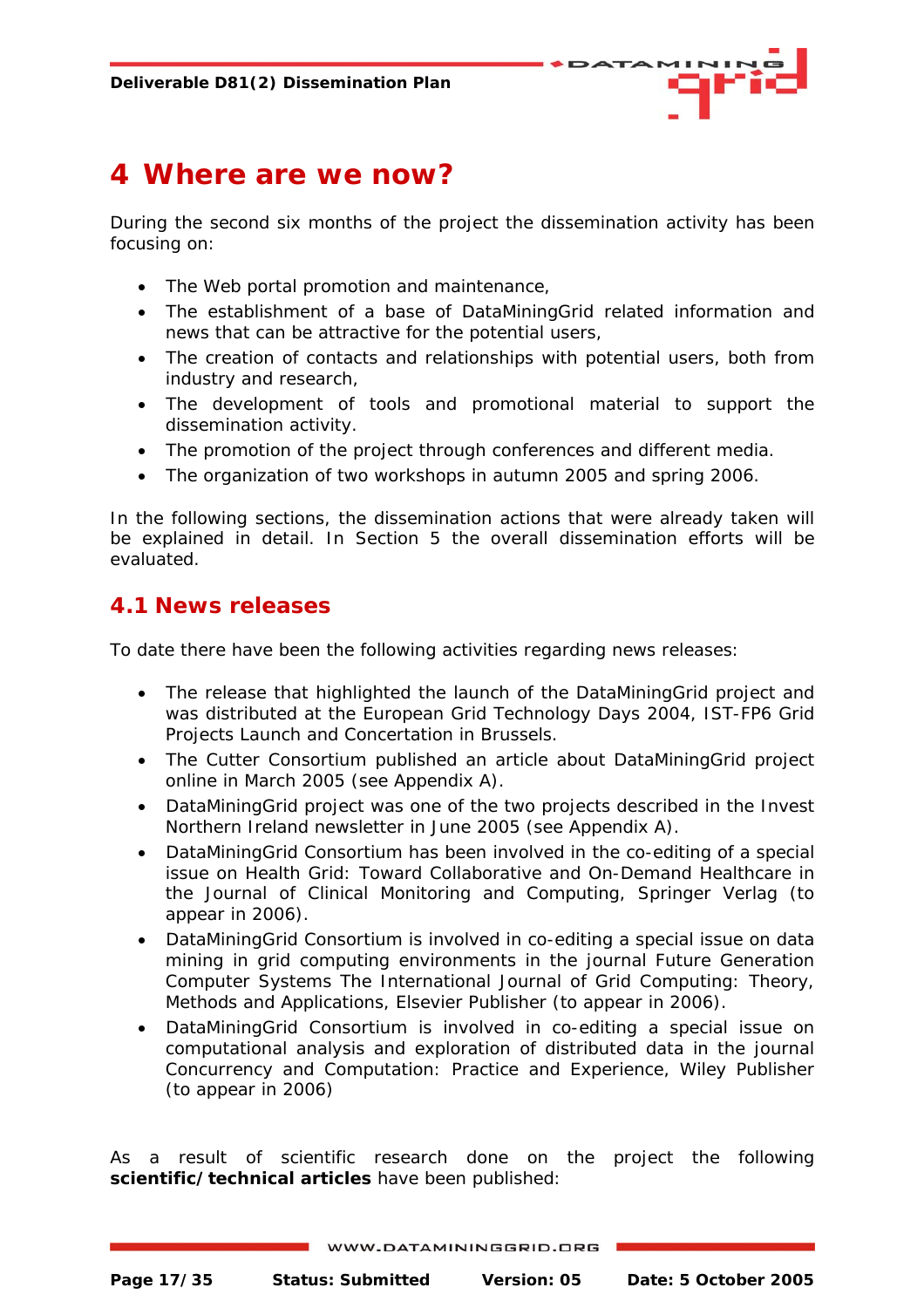- Stankovski V., May M., Franke J., Schuster A, McCourt D., Dubitzky W.; *A Service-Centric Perspective for Data Mining in Complex Problem Solving Environments*; in Proc of Int'l Conference on Parallel and Distributed Processing Techniques and Applications (PDPTA'04), Vol II, pp780-787, 2004; June 2004.
- Tzachi Birk, Liran Liss, Assaf Schuster, and Ran Wolff; *A Local Algorithm for Ad Hoc Majority Voting via Charge Fusion*; 18th International Symposium on Distributed Computing (DISC). Amsterdam, October 2004.
- Amir Bar-Or, Danny Keren, Assaf Schuster, and Ran Wolff; *Hierarchical Decision Tree Induction in Distributed Genomic Databases*; 1st workshop on Grid Data Mining (in conjunction with ICDM). Brighton, November 2004.
- Denis Krivitski, Assaf Schuster, and Ran Wolff; *Local Hill Climbing in Sensor Networks*; Workshop on Data Mining in Sensor Networks. Newport Beach, April 2005.
- A. Bar-Or, D. Keren, A. Schuster and R. Wolff; *Decision Tree Induction in High Dimensional, Hierarchically Distributed Databases*; SIAM Conference on Data Mining (SDM). Newport Beach, CA, April 2005.
- Swain M., Hunniford T., Mandel J., Palfreyman N., Dubitzky W.; *Modeling Gene-Regulatory Networks using Evolutionary Algorithms and Distributed Computing*; in Proc. of the 5th IEEE/ACM International Symposium on Cluster Computing and the Grid, BioGrid 2005, May 2005.
- Swain M., Hunniford T., Mandel J., Palfreyman N., Dubitzky W., Reverse-Engineering Gene-Regulatory Networks using Evolutionary Algorithms and Grid Computing, in Journal of Clinical Monitoring and Computing, Springer, 2006 (in press; to appear in 2006)
- Stahl F., Berrar D., Goncalves Silva C.S., Rodrigues J.R., Brito R.M.M., Dubitzky W.; *Grid Warehousing of Molecular Dynamics Protein Unfolding Data*, in Proc. of the 5th IEEE/ACM International Symposium on Cluster Computing and the Grid, BioGrid 2005, May 2005.
- Berrar D., Stahl F., Goncalves Silva C.S., Rodrigues J.R., Brito R.M.M., Dubitzky W., Towards Data Warehousing and Mining of Protein Unfolding Simulation Data, in Journal of Clinical Monitoring and Computing, Springer, 2006 (in press; to appear in 2006)
- Mark Silberstein, Anna Tzemach, Nikolay Dovgolevsky, Maayan Fishelson, Assaf Schuster, Dan Geiger; *Superlink online: distributed system for linkage analysis of large inbred pedigrees*; Israel Bioinformatics Symposium, Tel Aviv, May 2005.
- Denis Krivitski, Assaf Schuster, and Ran Wolff; *A Local Facility Location Algorithm for Sensor Networks*; International Conference on Distributed Computing in Sensor Systems (DCOSS), Marina del Rey, June 2005.
- Kfir Karmon, Liran Liss and Assaf Schuster; *GWiQ-P: An Efficient Decentralized Grid-Wide Quota Enforcement Protocol*. The 14th IEEE Intl Symposium on High Performance Distributed Computing (HPDC). Research Triangle Park, NC, July 2005.
- Trnkoczy J., Kindermann J., Turk Ž., Stankovski V.; *Data Mining Requirements for Emerging Grid Environments: Digital Libraries Use Case*, to appear in Proc. of the eChallenges 2005 conference, October 2005.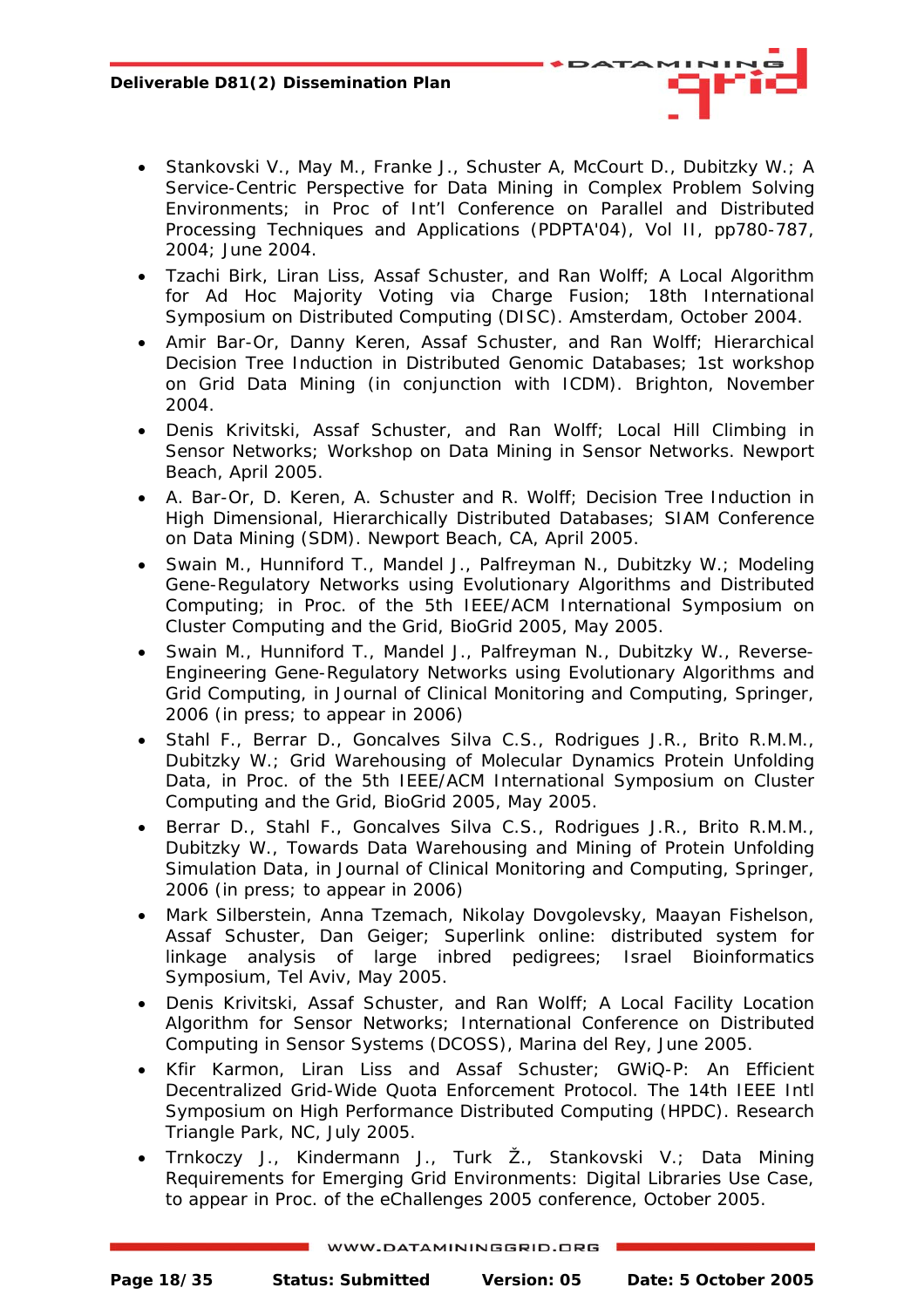- 
- <span id="page-18-0"></span>• Stankovski V., Kravtsov V., Niessen T., Ackermann M. and Dubitzky W.; *Towards knowledge discovery in databases in future grid computing environments: analysis and design*; to appear in Knowledge Engineering Review, Elsevier (submitted)
- A. Bar-Or, D. Keren, A. Schuster, and R. Wolff; *Hierarchical Decision Tree Induction in Distributed Genomic Databases*; to appear in Transactions on Knowledge Discovery and Engineering.
- Assaf Schuster and Ran Wolff; *Association Rule Mining in Peer-to-Peer Systems*; Special Issue on Distributed and Mobile Data Mining, IEEE Transactions on System, Man, Cybernetics, Part B.
- A. Schuster and R. Wolff; *Communication Efficient Distributed Mining of Association Rules*; Data Mining and Knowledge Discovery, 8, 171--196, 2004.
- Assaf Schuster, Dan Trock and Ran Wolff; *A High-Performance Distributed Algorithm for Mining Association Rules*; to appear in Knowledge and Information Systems

Issuing of the Newsletter was considered at the managerial meeting in Bled, and the Consortium agreed that the Newsletter be published at a later stage of the project when Partners would have more concrete results to report.

## **4.2 Publicity material**

Various publicity materials have been produced so far. The following material has been designed:

- DataMiningGrid folder,
- Basic fact sheet,
- Flyer,
- Pens printed with DataMiningGrid logotype and URL address of Web portal,
- Cups printed with DataMiningGrid logotype and URL address of Web portal.

Some of the designed material has already been produced and distributed at meetings, conferences and workshops. To date we have distributed 5000 flyers, 800 pens and 50 cups.

## **4.3 Events organized by DataMiningGrid**

The following actions were undertaken:

- 12-13. May, 2004, International Workshop on Grid-based Systems for Complex Problem Solving, Ljubljana, Slovenia
- 21-24. June 2004: The 2004 International Multi Conference in Computer Science & Computer Engineering (PDPTA '04), Las Vegas, Nevada, USA. The Consortium organized two concurrent sessions: GRID COMPUTING & TECHNOLOGY – I and II [PDPTA04]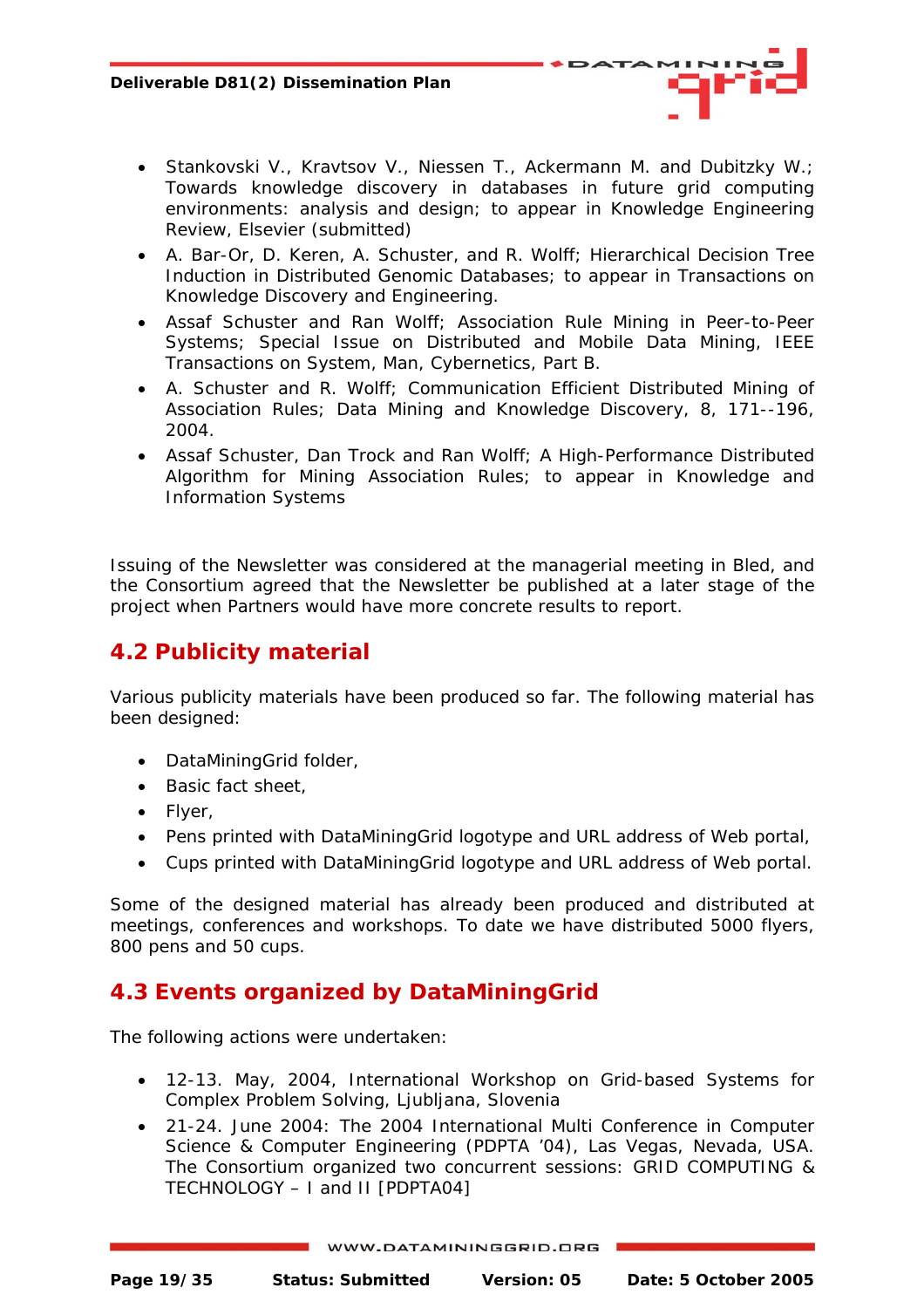- <span id="page-19-0"></span>• 1-4. November, 2004: Workshop on Data Mining and the Grid (DM-Grid 2004) held in conjunction with the 4th IEEE International Conference on Data Mining (ICDM'04), Brighton, UK [DMGrid04]
- 9-12. May, 2005: Membership in International Program Committee of the Third International Workshop on Biomedical Computations on the Grid (BioGrid 2005), Cardiff, UK, [BioGrid05]
- 27-30. November, 2005: Co-organizing the Workshop on Data Mining and the Grid (DM-Grid 2005), to be held in conjunction with the  $5<sup>th</sup>$  IEEE International Conference on Data Mining (ICDM'05), New Orleans, Louisiana, USA, [DMGrid05]
- 9-12. April, 2006: Co-organizing the International Workshop on Knowledge Discovery in Life Science Literature (KDLL 2006) to be held in conjunction with The 10<sup>th</sup> Pacific-Asia Conference on Knowledge Discovery and Data Mining (PAKDD 2006), Singapore.

#### **4.4 Events where DataMiningGrid was presented**

The DataMiningGrid Partners held presentations of their project at the following conferences:

- 16-17. September 2004: European Grid Technology Days 2004, IST-FP6 Grid Projects Launch and Concertation, Brussels, Belgium,
- 1-2. June 2005: European Grid Technology Days 2005, Concertation Meeting of IST Grid Projects, Brussels, Belgium. The Consortium was actively involved in TG5 Data Management (Mr. Michael May as TG5 chair and Mr. Martin Swain as presenter),
- $\bullet$  16<sup>th</sup> June 2005: an overview of the DataMiningGrid project was presented at a Core Grid WP2 meeting.

#### **4.5 Events where DataMiningGrid was promoted**

The events where DataMiningGrid has been promoted are those where printed publicity material was available to delegates (usually in the form of flyers, posters, information sheets or small promotional gifts). There are obviously events where DataMiningGrid was both presented and promoted, but these are listed only in the section 'Events where DataMiningGrid was presented', to avoid too much repetition.

DataMiningGrid project was promoted at the following events:

- 30 November 1 December 2004: e-science and data mining workshop, Edinburgh; UK.
- 21-22. February 2005: Life Science Grid Conference, Zürich, Switzerland.
- 27 June 5. July 2005: Advanced Course on Knowledge Discovery (ACAI 05), Ljubljana, Slovenia.
- 6-8 July 2005: First SEKT Summer School on Semantic Web, Ljubljana, Slovenia.
- 8 July, 2005: Kick Off Meeting IHK Innovation forum, Bonn, Germany.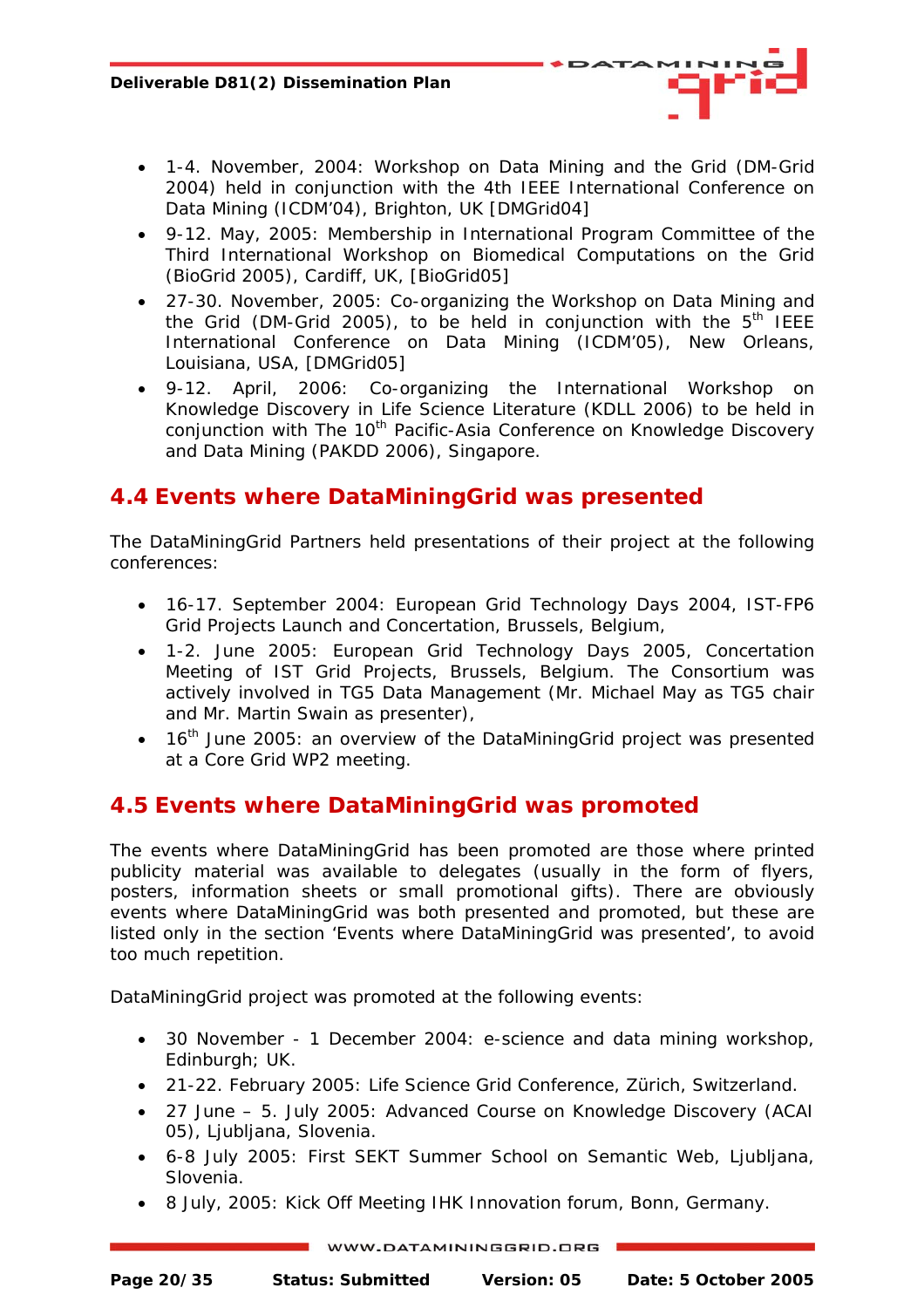- <span id="page-20-0"></span>• 19-21 July 2005: 22<sup>nd</sup> CIB-W78 Conference on Information Technology in Construction, Dresden, Germany.
- 7-11. August 2005: International Conference on Machine Learning (ICML 2005) Bonn, Germany.
- 11-13. August 2005:  $15<sup>th</sup>$  International Conference on Inductive Logic Programming, Bonn, Germany.
- 21-24 August 2005: The Eleventh ACM SIGKDD International Conference on Knowledge Discovery and Data Mining; Chicago, USA.

One of the DataMiningGrid Partners, Fraunhofer AIS, is the coordinator of KDNet (the Knowledge Discovery Network of Excellence). He has used the KDNet communication and dissemination channels to promote DataMiningGrid to the European and worldwide KD Community. During all KDNet events, AIS has promoted DataMiningGrid on plenary talks on grid computing or has dedicated sessions of the events to grid computing.

#### **4.6 Contacts**

The DataMiningGrid Partners collected contact names at events, meetings and via Web from the beginning of the project. These contacts will form a list of people to target with updates about DataMiningGrid and help identify the number of interested DataMiningGrid users in the future. These contacts will be used for direct e-mail campaigns. To date a list of 107 people are e-mailed with important news on the project.

#### **4.7 Web Portal**

This section objectively describes the current shape and structure of the DataMiningGrid Web portal (set up at www.DataMiningGrid.org), designed and located at University of Ljubljana.

The DataMiningGrid Web portal is aimed at presenting the widely accessible dissemination and exploitation of the project results. Visitors of the Web portal are expected to be technical and non-technical users, students and occasional visitors. The information should be adapted accordingly. The Web portal was designed to:

- Allow and find basic information about the project, technology used and Partners involved,
- Allow downloading of all public deliverables, developed software, and relevant papers/presentations about the project,
- Support the information exchange, thanks to the adoption of digital library technology,

We consider the DataMiningGrid Web portal as a powerful dissemination platform for reaching project's target audiences and communicating project achievements. The Web portal is designed according to best practices for disseminating information and results over the WWW. We took all the requirements and remarks (especially those coming from project officer) into account to assure: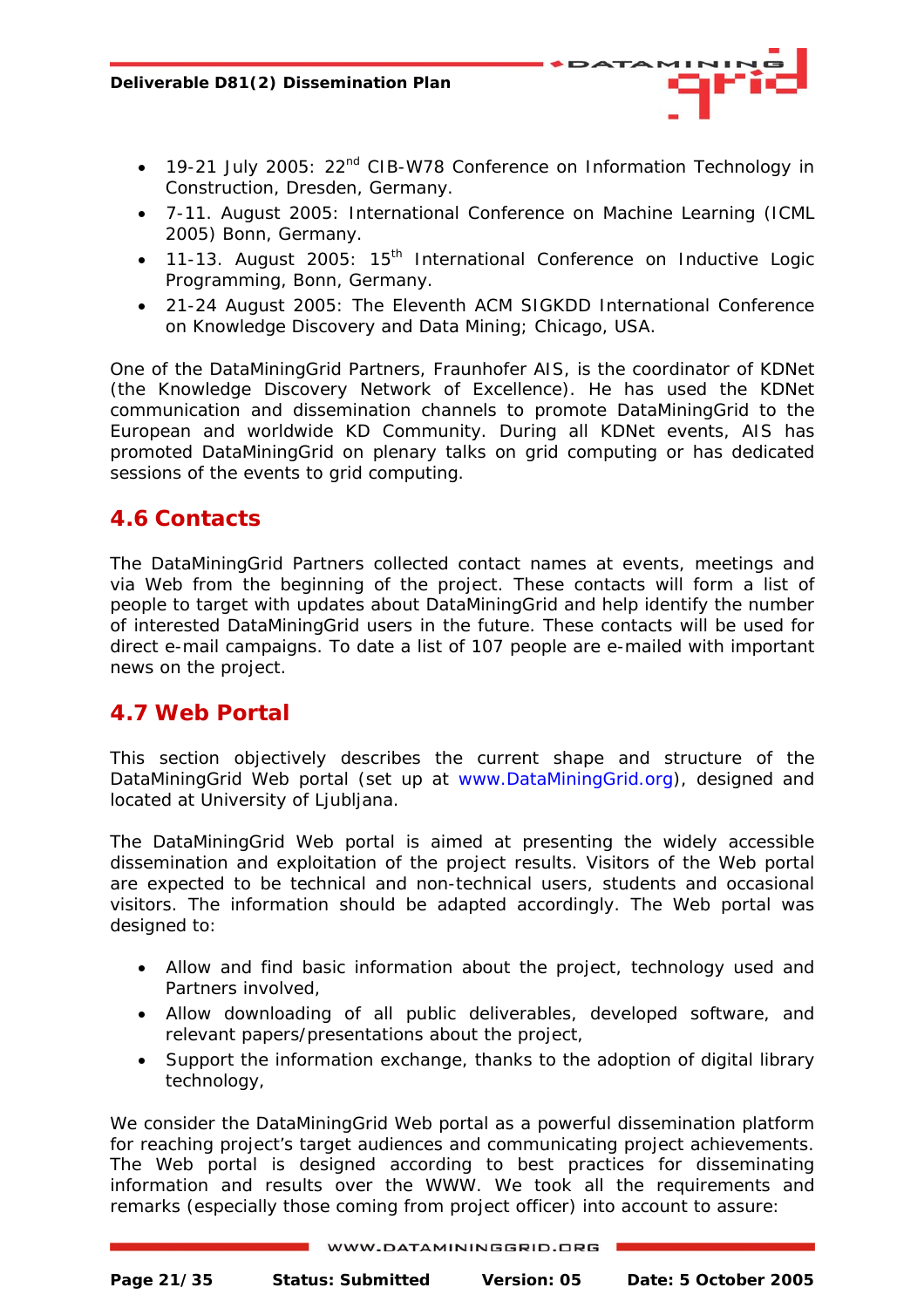- Clear visibility of (a) the project's achievements, (b) its contributions and impact beyond the Consortium, (c) the added value at a European level, (d) the fact that the project is co-financed by the Information Society Technologies part of the EU RTD Framework Programme.
- Provision and maintenance of a frequently updated section indicating the current status of the project.
- Provision and maintenance of a section with the press releases relating to the major project achievements.
- Presentation on the role and contribution of all Partners involved.
- Ability for the public to view / download 'Public' deliverables listed in the 'Description of Work'.
- Policy of updating the website when it comes to news, latest achievements, events, future developments etc.
- Ease of the navigation, accessibility and good degree of the cross-browser compatibility.

All Partners are responsible for the advertisement of the DataMiningGrid Web portal. The following actions were taken:

- Registration to the main internet search engines;
- Web sites of all Partners have reciprocal links to the DataMiningGrid Web portal,
- Agreements with related projects in Europe and US to have reciprocal links to the DataMiningGrid Web portal,
- Distribution of flyers, fact sheets, pens and cups with URL address of the Web portal.

The DataMiningGrid Web portal has and will be continuously updated.

Since the beginning of the project, the DataMiningGrid Web statistics have been collected. The Web portal statistics is one of the key indicators of project dissemination success. For information on Web statistics refer to Section 5.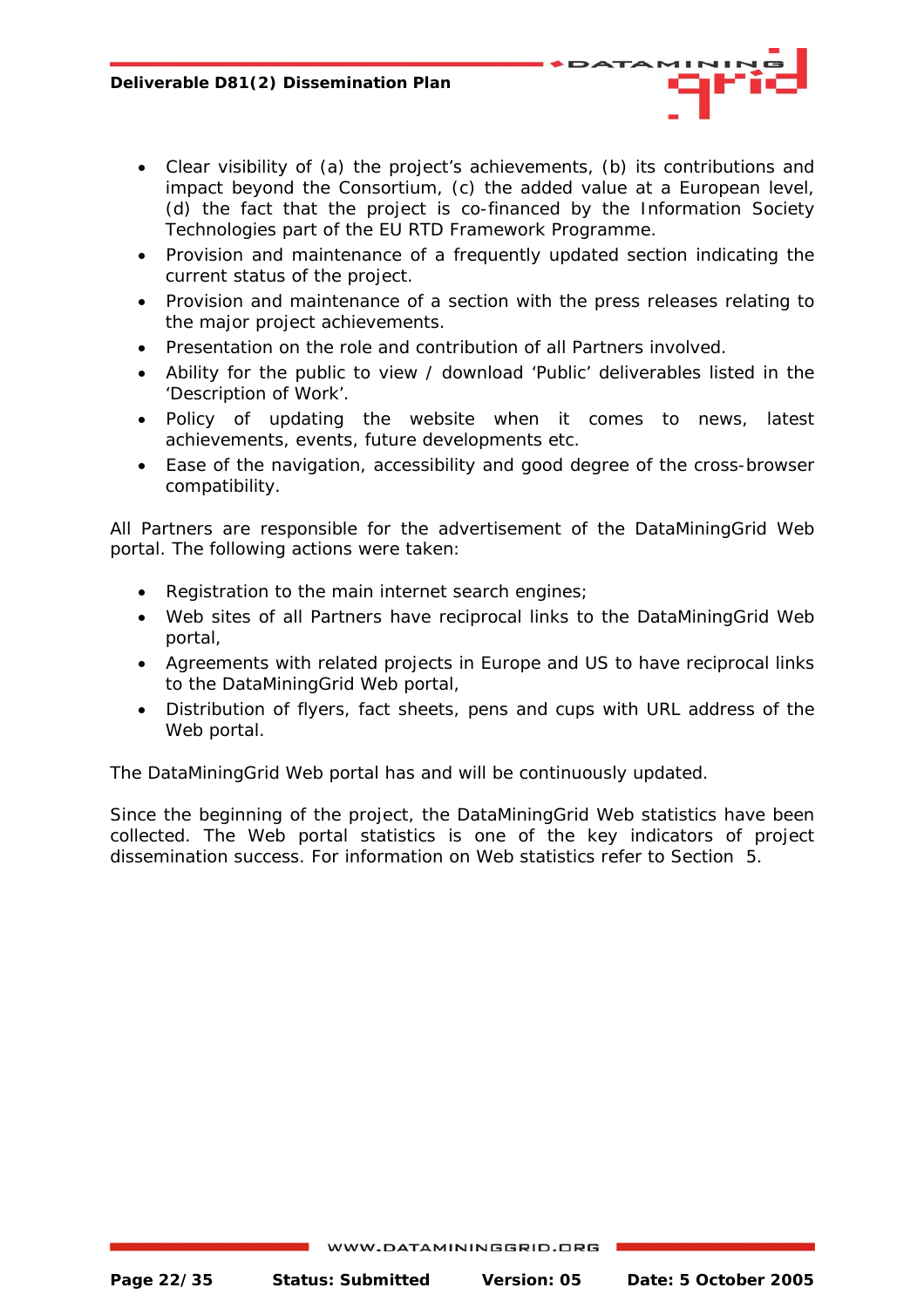

# <span id="page-22-0"></span>**5 Evaluation of Dissemination Activities**

Evaluation and reporting on the dissemination results is essential to tune up the dissemination activities. In this section, we define methods to measure the effectiveness of the dissemination activities and provide actual measured figures on these indicators.

#### **5.1 General indicators of dissemination success**

Table 1 includes figures for the first two reporting periods of the project. It shows at a glance what the Partners need to measure and report. Some of the measured dimensions include:

- Evaluation of media coverage in terms of number of articles, interviews etc.,
- A number of information sheets prepared,
- Number of events where DataMiningGrid is promoted and/or presented,
- Number of contacts made,
- The statistics of Web portal hits.

#### **Table 1. Indicators for dissemination success**

| <b>Indicator</b>                        | M1-M6            | M7-M12           | M <sub>18</sub> | M <sub>24</sub> |
|-----------------------------------------|------------------|------------------|-----------------|-----------------|
| Number of conference publications       | $2 + 2^{*}$      | $7 + 1*$         | --              |                 |
| Number of journal publications          |                  | $2 + 5*$         |                 |                 |
| News releases (including online)        |                  | 2                | --              |                 |
| Web portal visits                       | Refer to section | Refer to section |                 |                 |
|                                         | 5.2              | 5.2              |                 |                 |
| Number of information sheets            |                  | Ο                |                 |                 |
| Number of events where DataMiningGrid   | 5                | 10               |                 |                 |
| has been promoted                       |                  |                  |                 |                 |
| Number of events where DataMiningGrid   | າ                | 3                |                 |                 |
| has been presented                      |                  |                  |                 |                 |
| Number of events<br>(co)organized<br>bv |                  | $1 + 2^*$        |                 |                 |
| DataMiningGrid Consortium               |                  |                  |                 |                 |
| Number of contacts collected            | 8                | 99               |                 |                 |

\* In preparation

## **5.2 Web portal statistics**

One of the most relevant indicators of success of dissemination activities are the website statistics. Detailed statistics report can be found online on [www.DataMiningGrid.org/statistics](http://www.datamininggrid.org/statistics). The following statistics have been derived from the official DataMiningGrid Web portal.

#### **5.2.1Website hits on well-known search engines:**

Table 2 shows six well-known search engines (left column) and six DataMiningGrid keywords (top horizontal). The figures relate to where the DataMiningGrid website appeared when searches were executed, for example 27 means that www.DataminingGrid.org appeared 27<sup>th</sup> on the list. The figures in

| WWW.DATAMININGGRID.ORG |
|------------------------|
|                        |

**Page 23/35 Status: Submitted Version: 05 Date: 5 October 2005**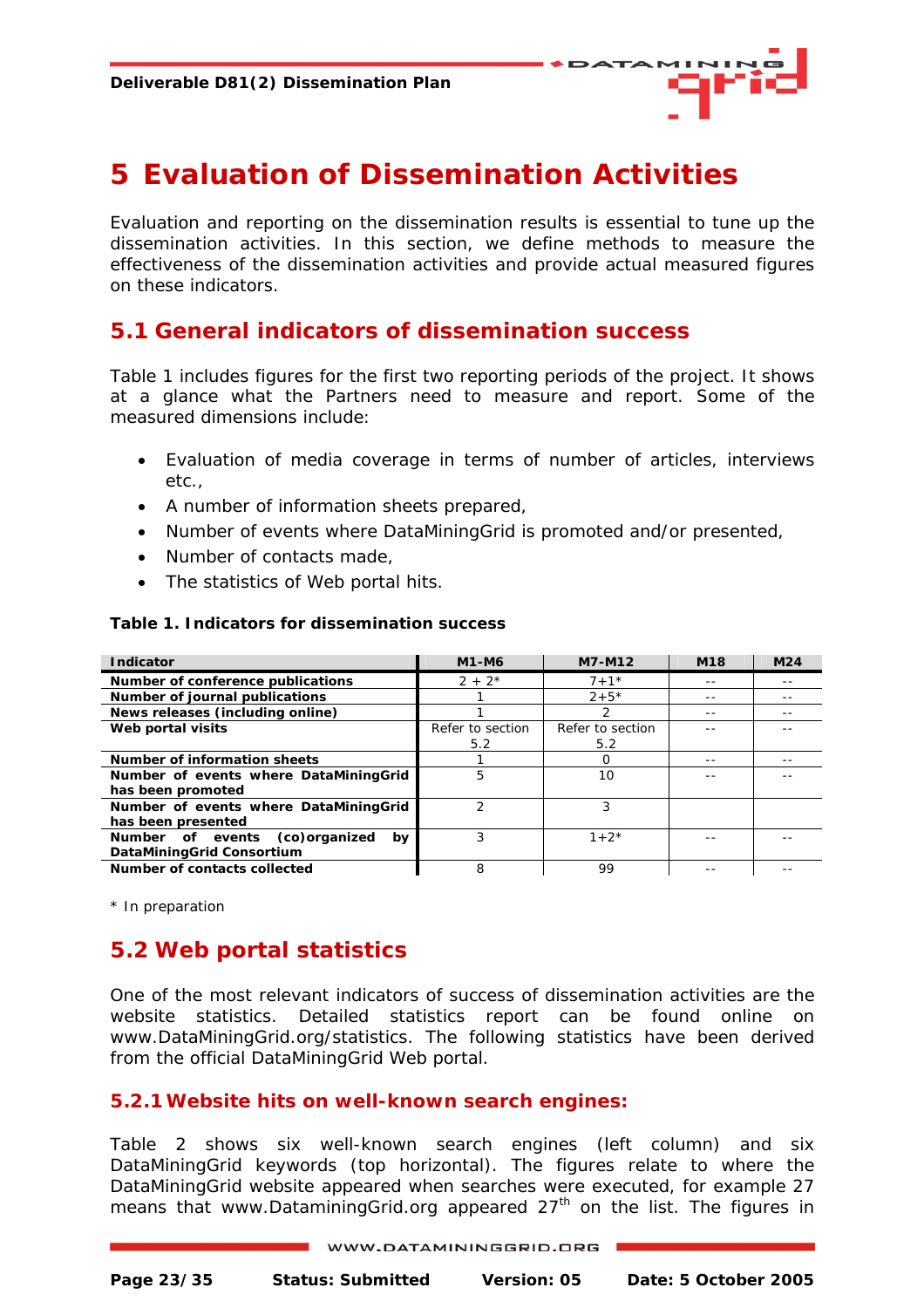<span id="page-23-0"></span>brackets refer to the previous (M1-M6) reporting period of the project and are included for comparison.

|                   | DataMiningGrid    | Grid     | Data mining | Grid problem solving<br>environments | FP6 grid-<br>related project |
|-------------------|-------------------|----------|-------------|--------------------------------------|------------------------------|
| Google            | (1)               | ( > 200) | ( > 200)    | ( > 200)                             | (15)                         |
|                   |                   | >200     | 188         | 149                                  | 19                           |
| Lycos.com         | ( > 200)          | ( > 200) | ( > 200)    | ( > 200)                             | (>200)                       |
|                   | 3                 | 130      | >200        | 52                                   | 3                            |
| Altavista         | (2)               | ( > 200) | ( > 200)    | ( > 200)                             | (27)                         |
|                   |                   | 39       | 11          | 2                                    | 6                            |
| Yahoo             | (2)               | ( > 200) | ( > 200)    | (42)                                 | (6)                          |
|                   |                   | >200     | 185         | 16                                   | 11                           |
| <b>MSN Search</b> | $\left( 2\right)$ | ( > 200) | (>200)      | ( > 200)                             | (179)                        |
|                   |                   | >200     | 142         | 5                                    | 25                           |

| Table 2: DataMiningGrid Web portal statistics based on different search engines |  |
|---------------------------------------------------------------------------------|--|
|---------------------------------------------------------------------------------|--|

#### **5.2.2 Log file statistics**

The log file analysis for advanced Web statistics allows us to monitor all the Web visits and visitors. After the first 12 months of the project the following figures in were obtained (the figures in M1-M6 column are for the first reporting period of the project and are included for comparison):

#### **Table 3: Web statistics for each reporting period**

|                                                  | M1-M6            | M7-M12           | M12-M18 | M18-M24 |
|--------------------------------------------------|------------------|------------------|---------|---------|
| <b>Successful requests</b>                       | 5631             | 36209            |         |         |
| Average successful requests per day              | 25               | 202              |         |         |
| Successful requests for pages                    | 2769             | 15625            |         |         |
| Average successful requests for<br>pages per day | 12               | 87               |         |         |
| <b>Failed requests</b>                           | 89               | 9170             |         |         |
| <b>Redirected requests</b>                       | 4                | 171              |         |         |
| Distinct files requested                         | 90               | 622              |         |         |
| Distinct hosts served                            | 500              | 2540             |         |         |
| Data transferred                                 | 46.87 megabytes  | 885.75 megabytes |         |         |
| Average data transferred per day                 | 218.89 kilobytes | 4.97 megabytes   |         |         |

The following figures show the countries of the computers, which requested files, and their share of traffic. Figure 1 shows portal statistics for first reporting period (M1-M6) and is included for comparison, while Figure 2 shows portal statistics for current reporting period (M7-M12).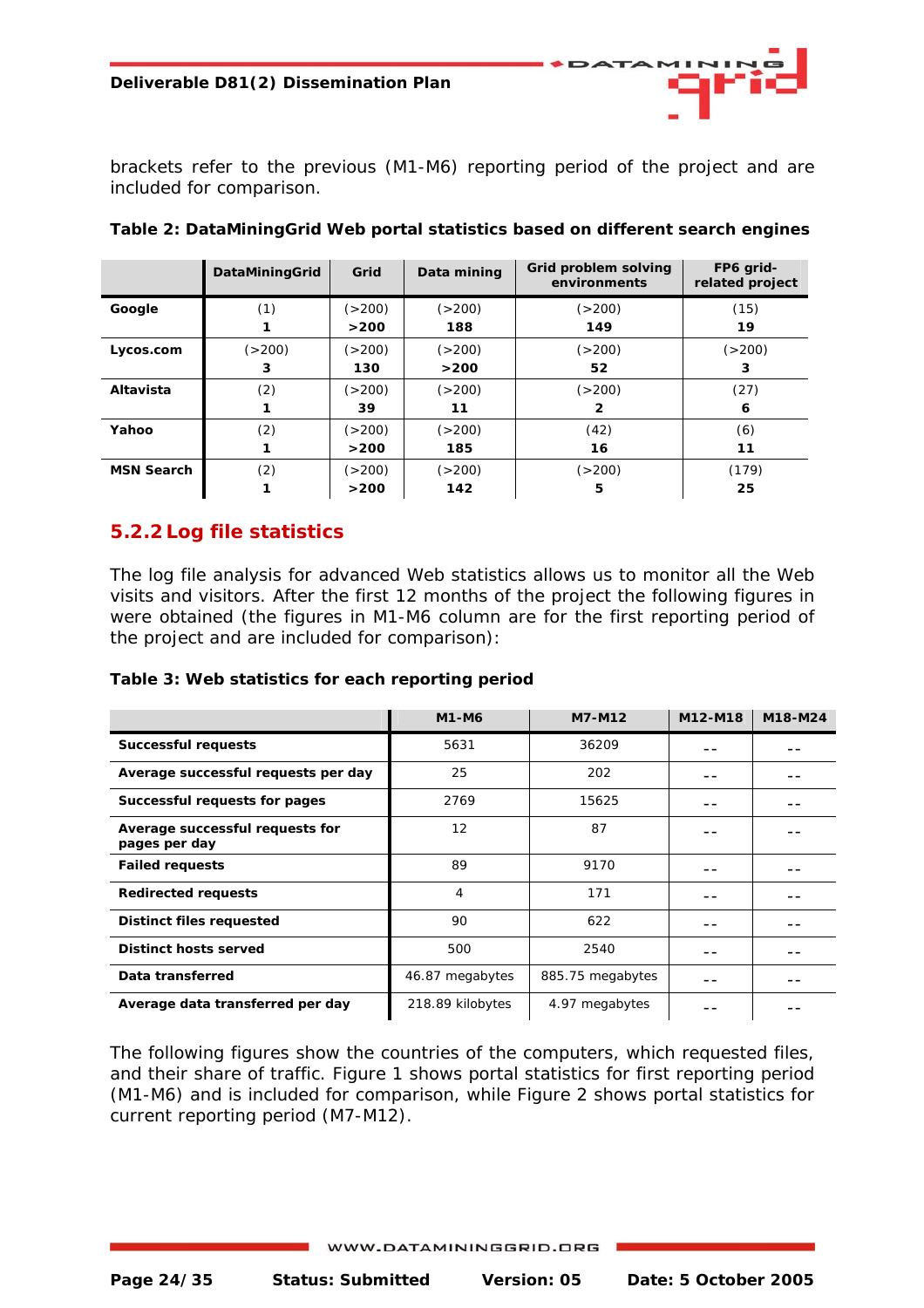

**Figure 1. Portal statistics by country for M1-M6 period of the project.** 

#### **Figure 2: Portal statistics by country for M7-M12 period of the project.**

By comparison of the above charts we can clearly identify the high rise of interest of players from commercial domain.

The following tables show the countries of the computers, which requested files, and their share of traffic. Table 4 contains data for the first reporting period (M1- M6) of the project and is included for comparison. Table 5 contains data for the current reporting period (M7-M12).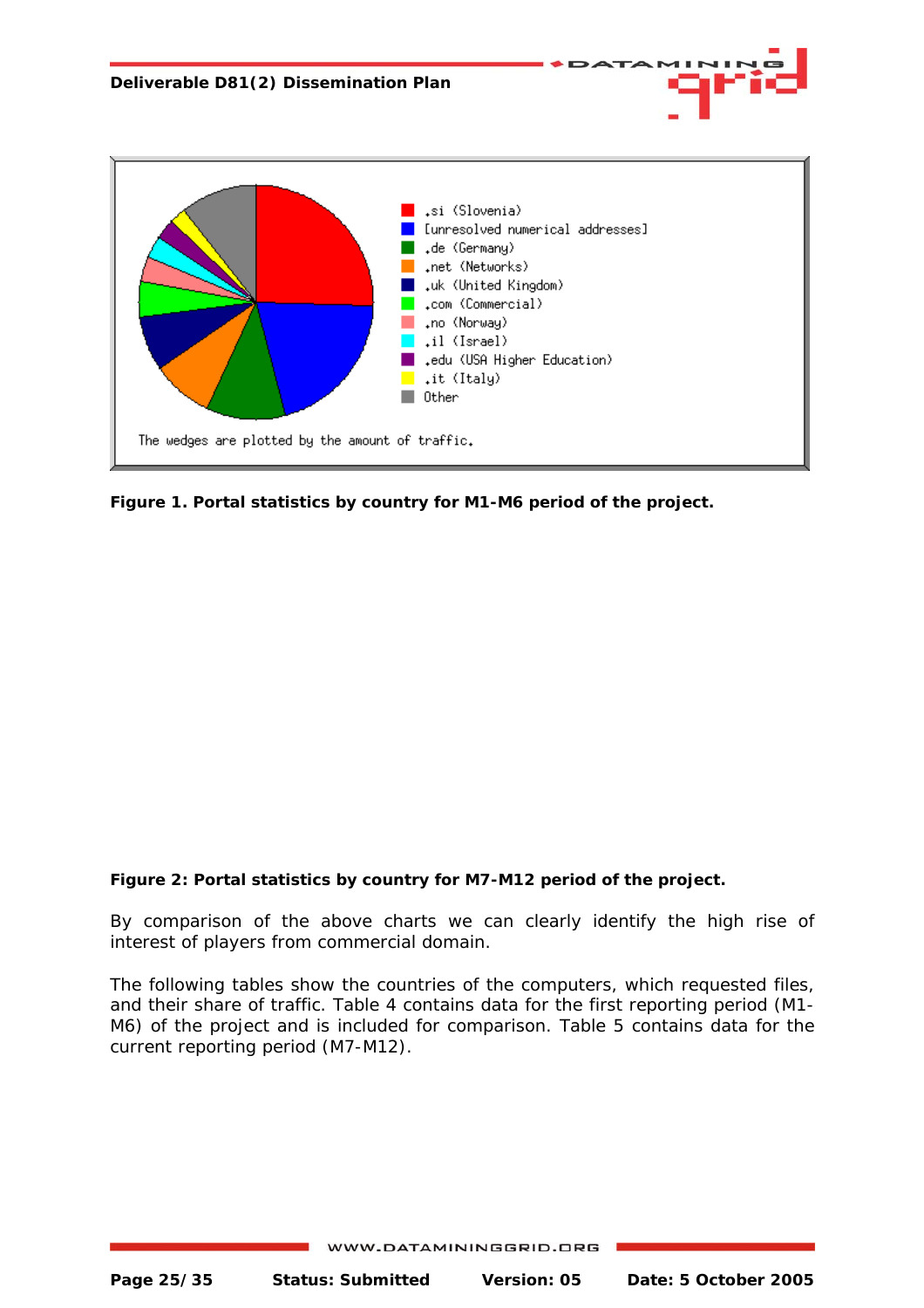| <b>Requests</b> | Percentage of all<br>transferred data | Domain                                   |
|-----------------|---------------------------------------|------------------------------------------|
| 2158            | 25.59                                 | .si (Slovenia)                           |
| 790             | 20.34                                 | Unresolved numerical addresses           |
| 629             | 10.83                                 | .de (Germany)                            |
| 382             | 8.57                                  | .net (Networks)                          |
| 427             | 7.50                                  | .uk (United Kingdom)                     |
| 362             | 4.92                                  | .com (Commercial)                        |
| 31              | 3.6                                   | .no (Norway)                             |
| 125             | 3.03                                  | .il (Israel)                             |
| 93              | 2.8                                   | .edu (USA higher education)              |
| 83              | 2.22                                  | .it (Italy)                              |
| 66              | 1.59                                  | .fr (France)                             |
| 45              | 1.12                                  | .int (International Treaty Organization) |
| 41              | 1.05                                  | .fi (Finland)                            |
| 26              | 0.91                                  | .pl (Poland)                             |
| 25              | 0.64                                  | .nl (Netherlands)                        |
| 40              | 0.41                                  | .hr (Croatia)                            |
| 11              | 0.40                                  | bg (Bulgaria)                            |
| 17              | 0.39                                  | .es (Spain)                              |
| 84              | 0.36                                  | .se (Sweden)                             |
| 11              | 0.35                                  | .br (Brazil)                             |
| 14              | 0.33                                  | .at (Austria)                            |
| 15              | 0.31                                  | .pe (Peru)                               |
| 12              | 0.28                                  | .ee (Estonia)                            |
| 14              | 0.28                                  | .gr (Greece)                             |
| 8               | 0.26                                  | .hu (Hungary)                            |
| 10              | 0.25                                  | .It (Lithuania)                          |
| 17              | 0.24                                  | Domain not given                         |
| 10              | 0.21                                  | .be (Belgium)                            |
| 8               | 0.17                                  | .gov (USA Government)                    |
| $\overline{6}$  | 0.17                                  | .ie (Ireland)                            |
| $\overline{4}$  | 0.13                                  | .jp (Japan)                              |
| 6               | 0.13                                  | .ro (Romania)                            |
| 3               | 0.13                                  | .kz (Kazakhstan)                         |
| $\overline{6}$  | 0.12                                  | .ru (Russia)                             |
| 5               | 0.10                                  | .org (non profit organisations)          |
| 16              | 0.08                                  | .ca (Canada)                             |
| $\overline{4}$  | 0.07                                  | .in (India)                              |
| $\pmb{4}$       | 0.06                                  | .cy (Cyprus)                             |
| $\overline{2}$  | 0.04                                  | .tw (Taiwan)                             |
|                 | 0.01 or less                          | .mil (USA Military)                      |

#### **Table 4. Quantified portal statistics by country for first reporting period.**

11 M I M

×.

**ATA**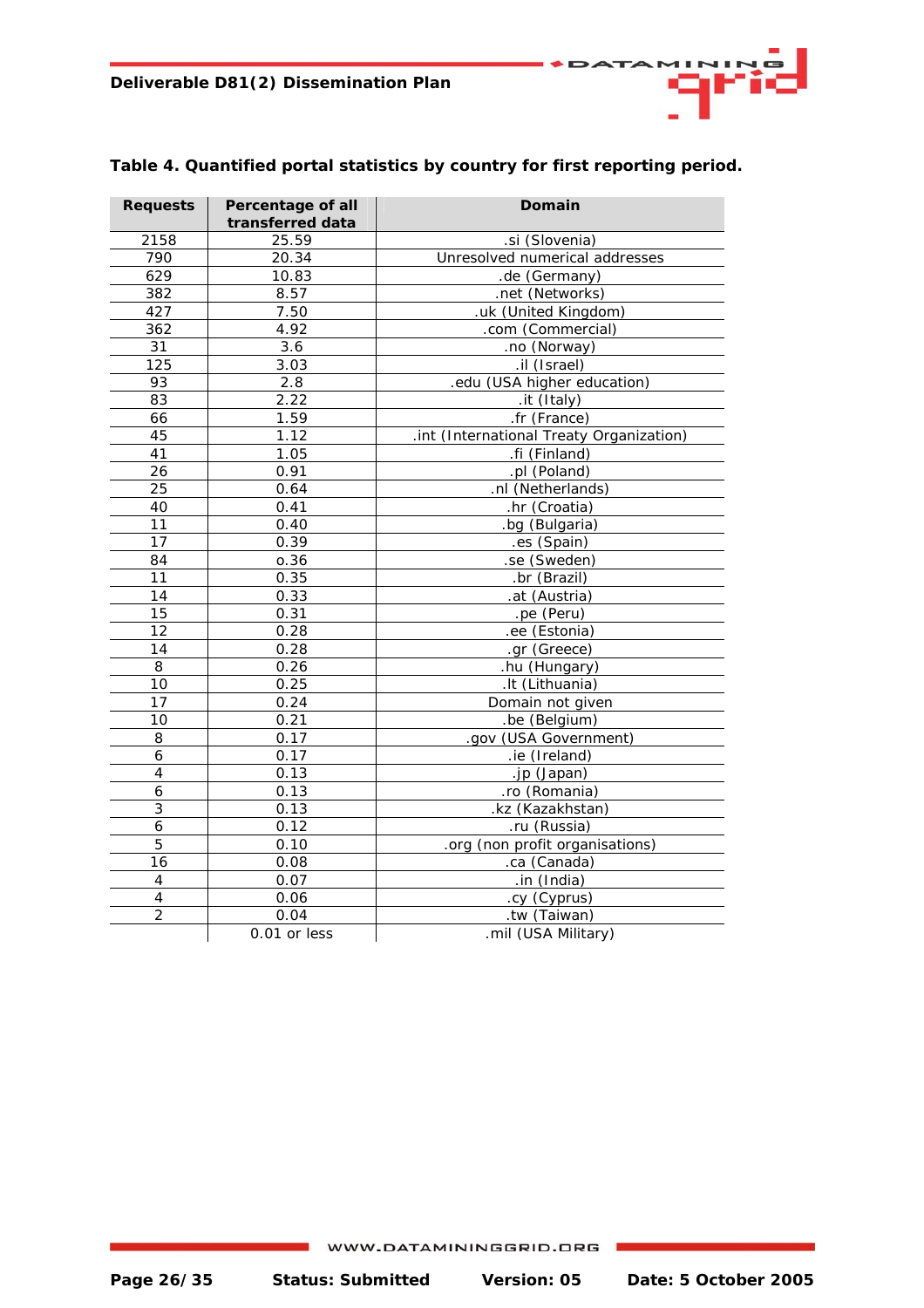| <b>Requests</b> | Percentage of all   | Domain                                    |
|-----------------|---------------------|-------------------------------------------|
|                 | transferred data    |                                           |
| 7947            | 25.70%              | .com (Commercial)                         |
| 7804            | 21.49%              | [unresolved numerical addresses]          |
| 4643            | 9.58%               | .si (Slovenia)                            |
| 3392            | 8.62%               | .net (Networks)                           |
| 2250            | 7.33%               | .de (Germany)                             |
| 1705            | 3.87%               | .uk (United Kingdom)                      |
| 290             | 1.79%               | .gr (Greece)                              |
| 317             | 1.54%               | .be (Belgium)                             |
| 521             | 1.47%               | .nl (Netherlands)                         |
| 285             | 1.46%               | .pl (Poland)                              |
| 528             | 1.33%               | .it (Italy)                               |
| 479             | $\overline{1.32\%}$ | .edu (USA Higher Education)               |
| 452             | 1.30%               | .at (Austria)                             |
| 383             | 1.29%               | .es (Spain)                               |
| 256             | 0.98%               | .jp (Japan)                               |
| 337             | 0.95%               | .ru (Russia)                              |
| 377             | 0.85%               | .br (Brazil)                              |
| 148             | 0.72%               | .fr (France)                              |
| 244             | 0.67%               | .il (Israel)                              |
| 114             | 0.53%               | .pt (Portugal)                            |
| 205             | 0.47%               | .in (India)                               |
| 235             | 0.42%               | .ca (Canada)                              |
| 102             | 0.41%               | .pk (Pakistan)                            |
| 118             | 0.38%               | .tw (Taiwan)                              |
| 125             | 0.37%               | .ro (Romania)                             |
| 768             | 0.33%               | [domain not given]                        |
| 247             | 0.32%               | .ch (Switzerland)                         |
| 70              | 0.31%               | .vn (Vietnam)                             |
| 236             | 0.29%               | [unknown domain]                          |
| 119             | 0.28%               | .ee (Estonia)                             |
| 117             | 0.28%               | .int (International Treaty Organisations) |
| 63              | 0.25%               | .us (United States)                       |
| 53              | 0.24%               | .org (Non Profit Making Organisations)    |
| 73              | 0.22%               | .au (Australia)                           |
| 86              | 0.21%               | .sg (Singapore)                           |
| 35              | $0.21\%$            | .ie (Ireland)                             |
| 41              | 0.17%               | .se (Sweden)                              |
| 98              | 0.17%               | .hu (Hungary)                             |
| 36              | 0.15%               | .tr (Turkey)                              |
| 85              | 0.15%               | .cz (Czech Republic)                      |

#### **Table 5: Quantified portal statistics by country for second reporting period.**

The visitor domains/countries statistics are very important feedback. The commercial visitors (with the code 'com' and 'net') are on the highest positions, which confirm the commercial's interest in DataMiningGrid project results.

The log file statistics also allows us to monitor the number of downloads of online documents. In the second reporting period the following figures were obtained: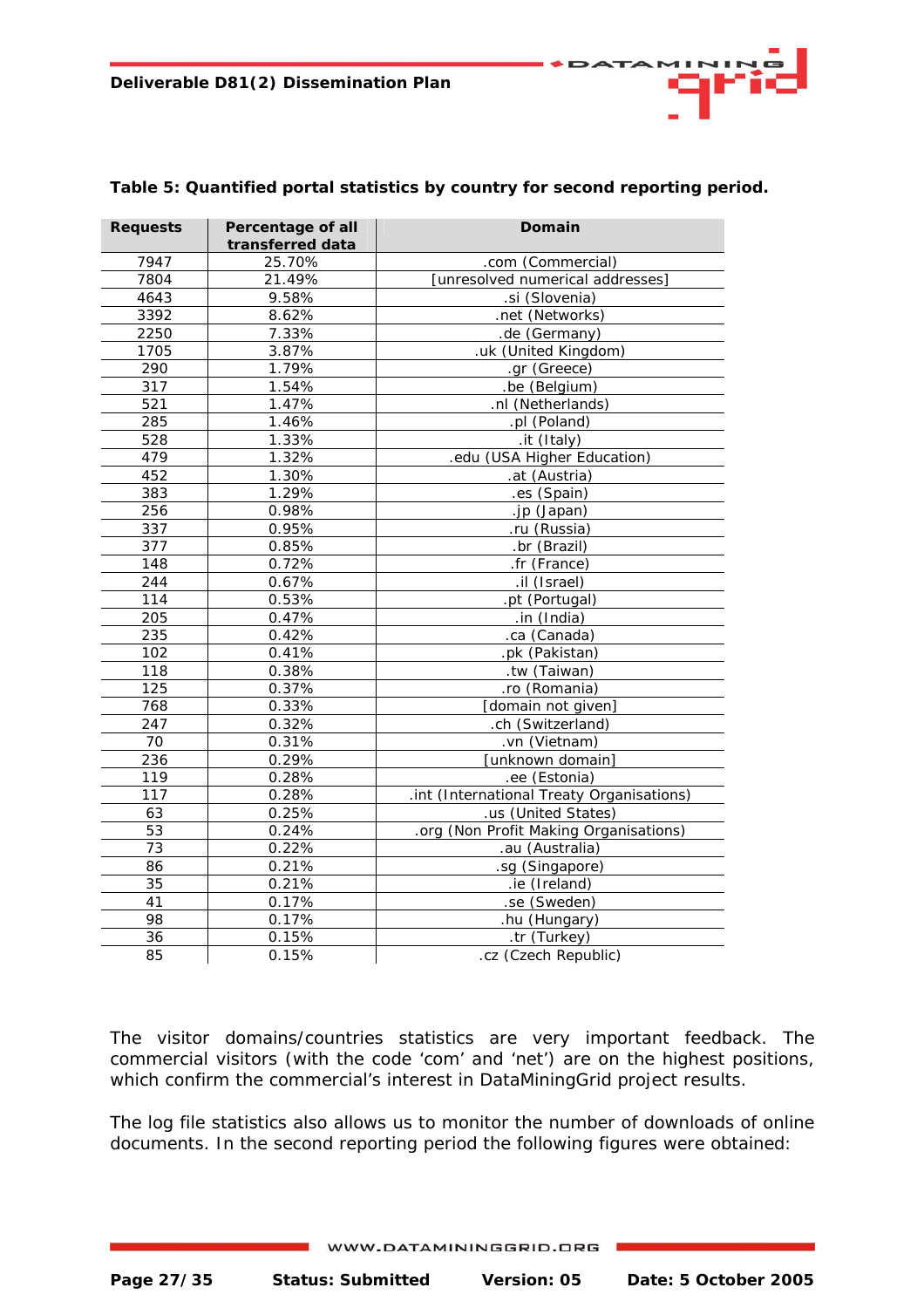

**Table 6: Requests by file.** 

| <b>Requested file</b>                                       | <b>Number of</b> |
|-------------------------------------------------------------|------------------|
|                                                             | requests         |
| Deliverable D11(1)                                          | 882              |
| Deliverable D12(1)                                          | 594              |
| Call for papers: Data Mining in Grid Computing Environments | 416              |
| Deliverable D81(1)                                          | 336              |
| Deliverable D72(PC1)                                        | 236              |
| Deliverable D82(1)                                          | 153              |
| Deliverable D71(1)                                          | 108              |
| <b>Basic Facts Sheet</b>                                    | 74               |
| Focus on 6 Newsletter                                       | 34               |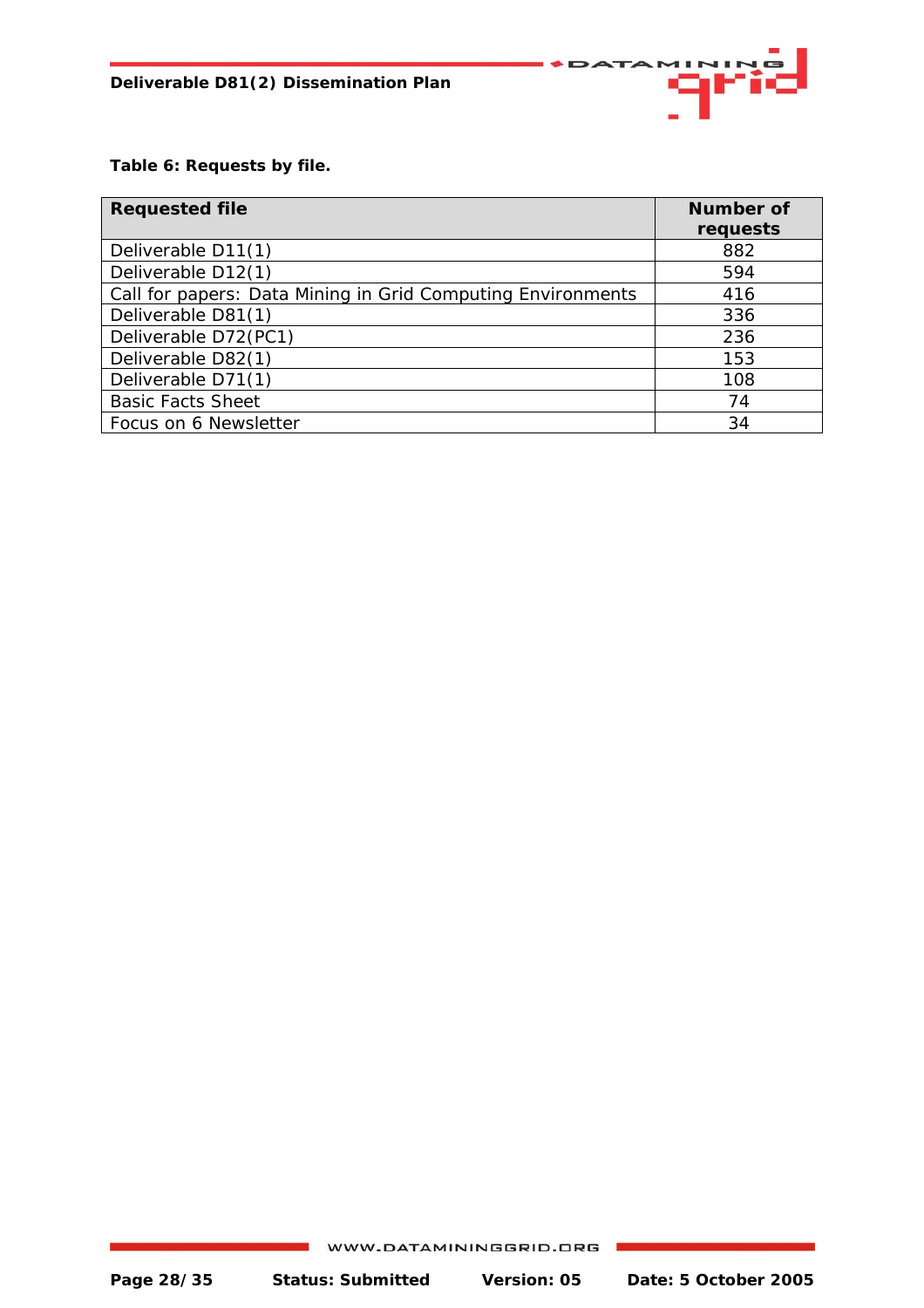

# <span id="page-28-0"></span>**6 Critical Success Factors**

In order for the Dissemination Strategy to achieve its aim and contribute to the success of the DataMiningGrid project, a number of factors need to be addressed:

- **Focus**: Everyone involved with dissemination should concentrate their efforts on what and who really matters. Bigger is not necessarily better.
- **Communication within the project**: It is vital that the Partners communicate with each other. Dissemination will be discussed during Management Meetings. Other means of communication (voiceconferencing, e-mail and telephone) will be used to help close the communication gap.
- **Guidance, support and assistance**: University of Ljubljana is leading the dissemination activities and as such, we are there to support, guide and assist when required.
- **Resources**: The task is huge, and the resources are small. This means that it is not always feasible to do everything we would like to do (or indeed are asked to do by those involved in other activities). We should, however, ensure that we produce quality information.
- **Success of other parts of the project**: Of course, we can only disseminate information that is relevant, timely and progressive so we are at the mercy of other activities to make progress in their own areas.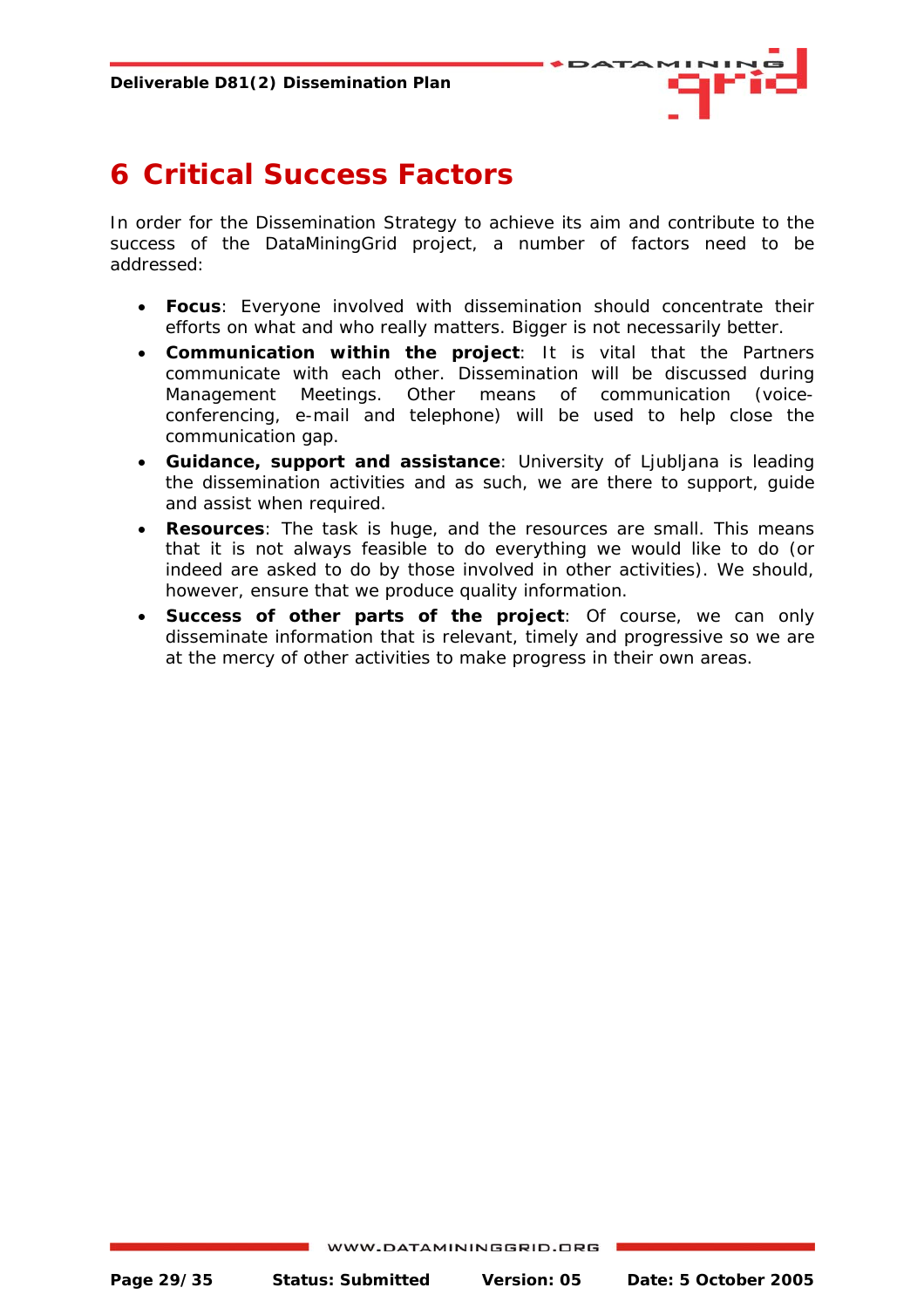

# <span id="page-29-0"></span>**7 Conclusions and Future Work**

The dissemination activities have been running at full strength at the lead Partner site (LJU) since day one of the project. Indeed, much preparatory work was undertaken in advance of the start of the project.

The main dissemination activities undertaken in this reporting period include promoting the DataMiningGrid technology at international events. Preparations for organization of two workshops (DM-Grid 2005 and KDLL 2006) are under way. Also, several research papers have been published at international conferences and seven journal papers have been submitted (two of them have already published). Two news releases have also been published.

In addition to this, the corporate image was strengthened with the help of our Web portal and different promotional materials. Presentation templates are available and everyone may have a clear understanding about the look and feel of DataMiningGrid as a brand.

The main dissemination evaluation method is without doubt the Web portal statistics. The registration of our Web portal to main search engines and promotion of the Web portal through publicity material has obviously been very successful. Our Web portal is high ranking in the search engines ranked results lists (Table 2). The Web portal statistics shows a very high increase (from the previous reporting period) in thenumber of visitors (Table 3). Not only the number of hits but also the visitor domains/countries statistics are very important feedback. The commercial visitors (with the code 'com' and 'net') are on the highest positions in this reporting period (Figure 2), which confirms the commercial's interest in DataMiningGrid project results.

All Partners will be requested to continue contributing, not only statistics for reports, but also actual content and ideas. The Partners should not wait for material to be generated centrally but rather are encouraged to generate their own.

The figures supplied so far indicate a very positive increase in dissemination activities for this reporting period. From the measurement data collected for this report it appears that the areas that specifically need improvement are number of issued news releases. We also need to increase the DataMiningGrid visibility in industrial/commercial domain. This is more likely to happen in the following reporting periods, when the Consortium will actually have some concrete products (software components and services) to offer.

There are a number of new dissemination activities planned for the next reporting periods, including a DataMiningGrid CD-ROM and Newsletters, which will be issued in the latter stages of the project. We are also planning to design a separate information sheet for each demonstration that will be demonstrated at the end of the project. By doing so we will hopefully attract more industrial/commercial interest in the project. This, in conjunction with focusing on the current activities should result in an improvement in dissemination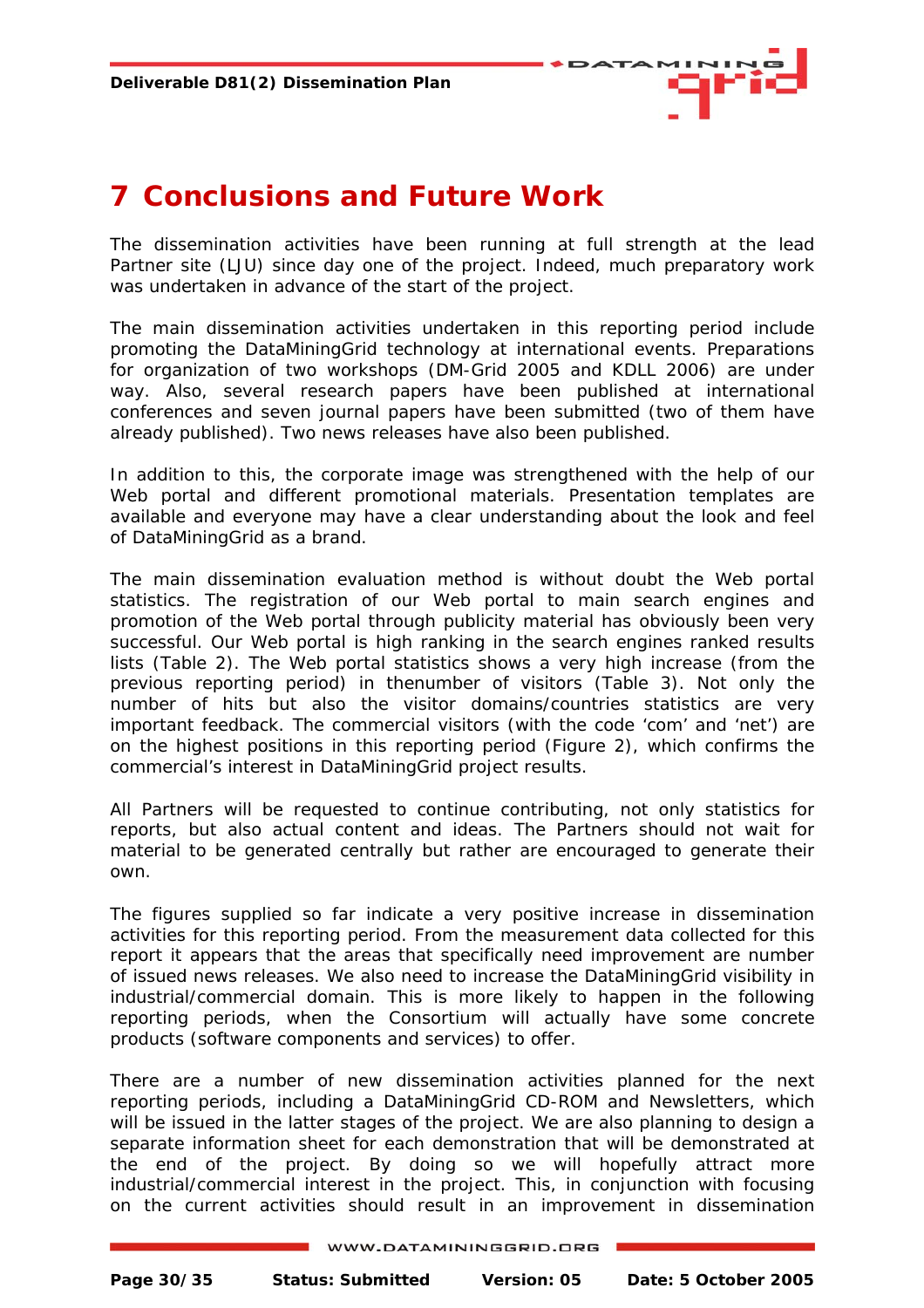

activities. The challenge for the future is to increase activity in all areas, ensuring more audiences are identified and targeted with the appropriate methods of communication.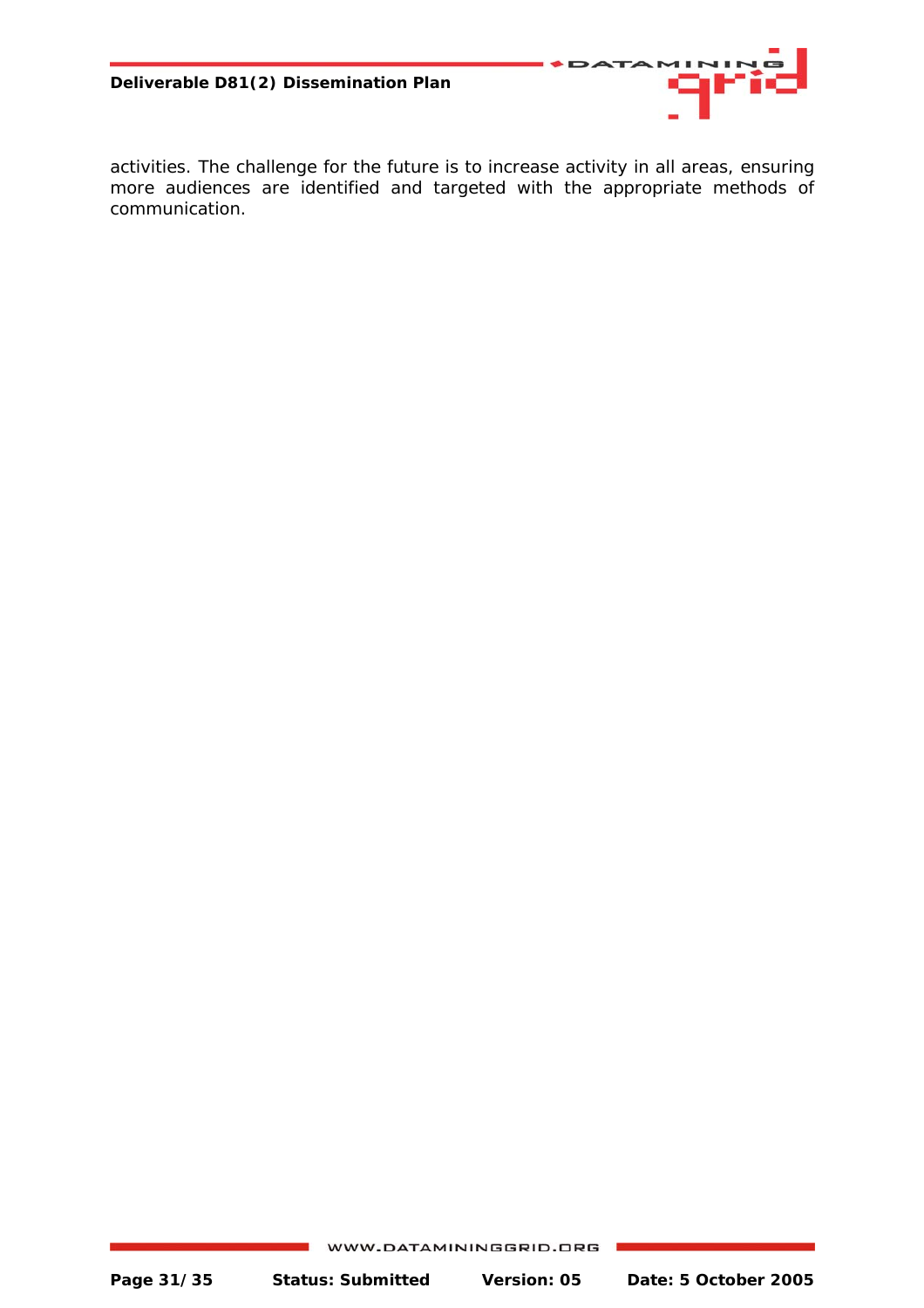

# <span id="page-31-0"></span>**8 References**

References cited in this document are listed in the DataMiningGrid Project Manual. Most of these references can also be obtained using the digital library set up at our project Web site at www.DataMiningGrid.org under downloads | digital library.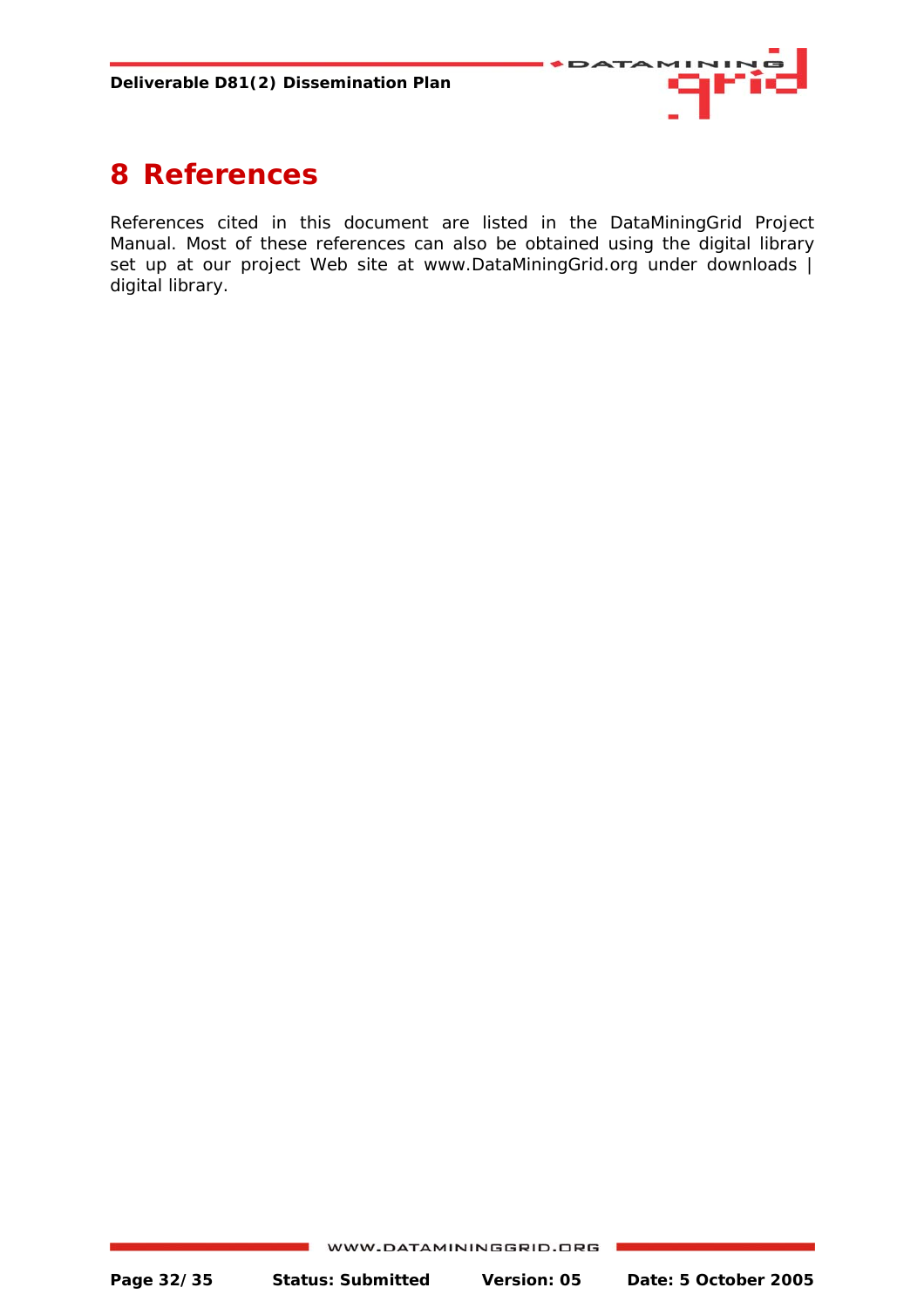

# <span id="page-32-0"></span>**9 Acronyms and Abbreviation**

Acronyms and abbreviations used in this document are listed and described in more detail in the DataMiningGrid Project Manual.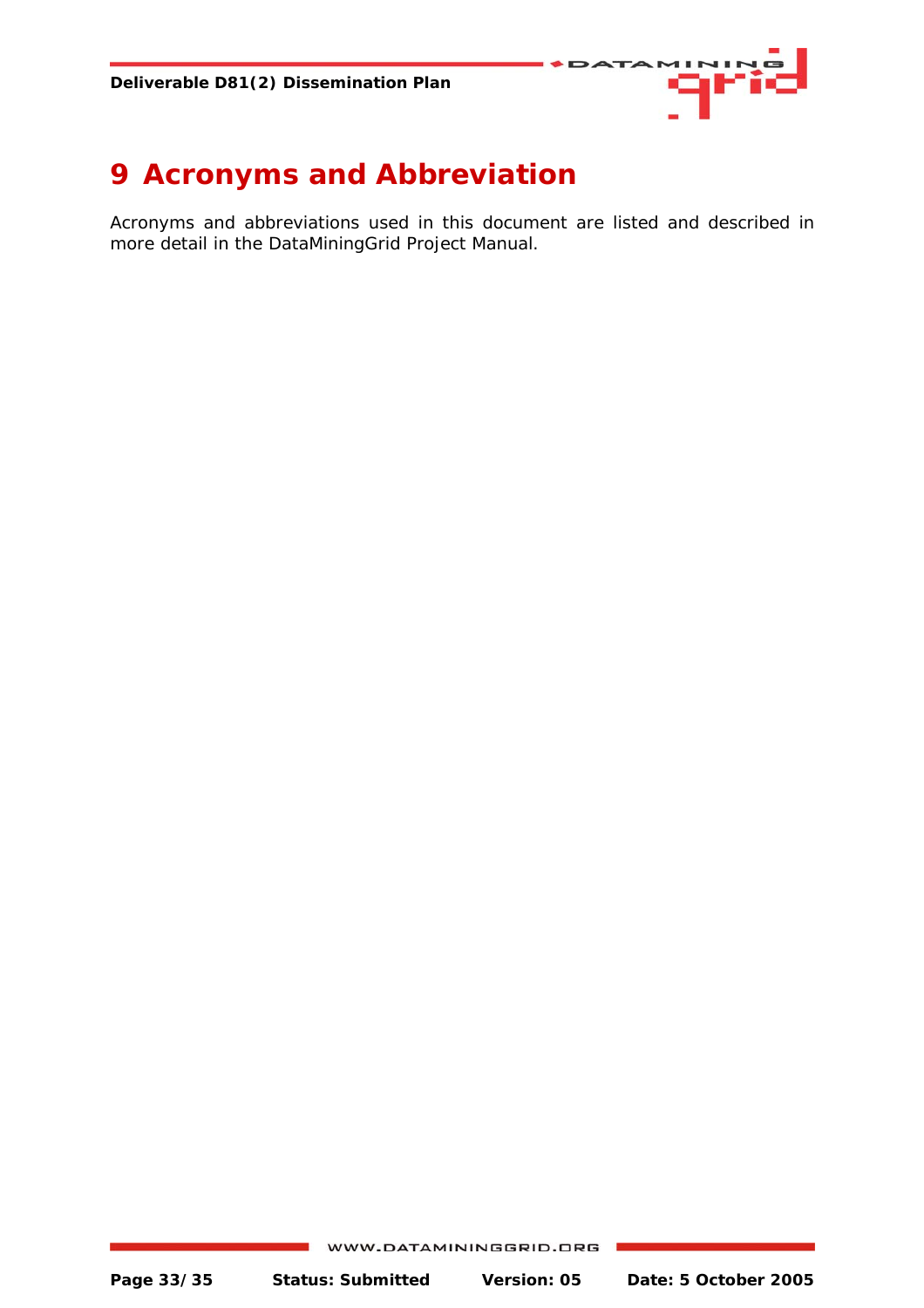

# <span id="page-33-0"></span>**Appendix A**

#### **DataMiningGrid on CUTTER'S EDGE:**

Article 'Practical Grid-Based Data Mining' was published on the Cutter Edge Web site [Cutter05]. Cutter Consortium is IT advisory firm, comprising a group of more than 125 internationally recognized experts who have come together to offer content, consulting and training to their clients. They are helping companies deal with issues in the core areas of software development and agile project management, enterprise architecture, business technology trends and strategies, risk management, metrics, and sourcing.